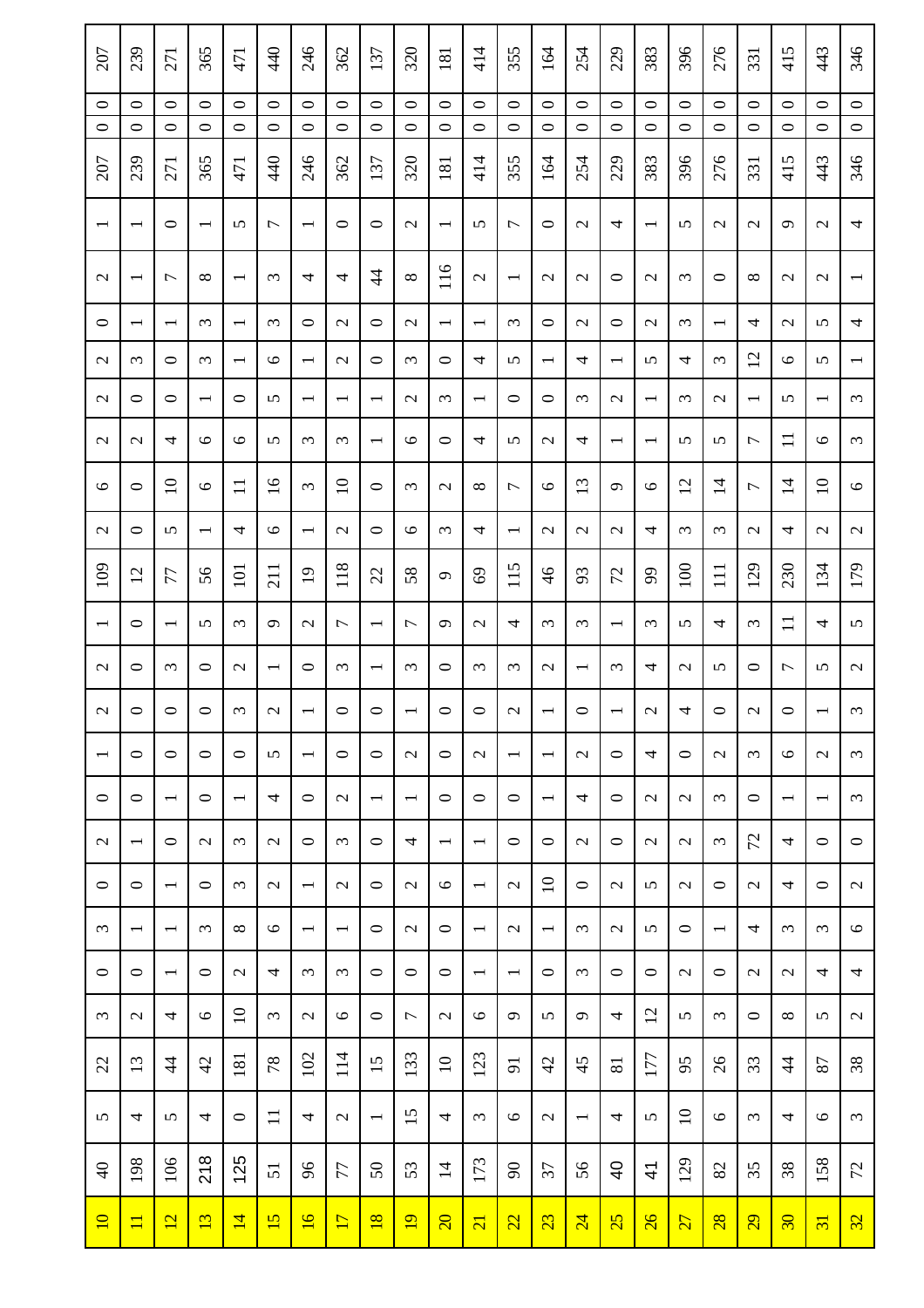| $\circ$<br>$\circ$<br>$\circ$<br>$\circ$<br>436<br>385          |                                     | 0<br>$\circ$<br>338 | 161<br>$\circ$<br>$\circ$<br>161 | 338<br>451<br>$\circ$<br>$\circ$<br>451 | 322<br>$\circ$<br>$\circ$<br>322         | 501<br>$\circ$<br>$\circ$<br>501 | 405<br>$\circ$<br>$\circ$<br>405          | 323<br>$\circ$<br>$\circ$<br>323    | 162<br>$\circ$<br>$\circ$<br>162            | 349<br>$\circ$<br>$\circ$<br>349          | 291<br>$\circ$<br>$\circ$<br>291 | 353<br>$\circ$<br>$\circ$<br>353    | 290<br>$\circ$<br>$\circ$<br>290    | 402<br>$\circ$<br>$\circ$<br>402           | 342<br>$\circ$<br>$\circ$<br>342 | 729<br>$\circ$<br>$\circ$<br>729    | 308<br>$\circ$<br>$\circ$<br>308            | 329<br>$\circ$<br>$\circ$<br>329    | 146<br>$\circ$<br>$\circ$<br>146           | 325<br>$\circ$<br>$\circ$<br>325           | 283<br>$\circ$<br>$\circ$<br>283          |
|-----------------------------------------------------------------|-------------------------------------|---------------------|----------------------------------|-----------------------------------------|------------------------------------------|----------------------------------|-------------------------------------------|-------------------------------------|---------------------------------------------|-------------------------------------------|----------------------------------|-------------------------------------|-------------------------------------|--------------------------------------------|----------------------------------|-------------------------------------|---------------------------------------------|-------------------------------------|--------------------------------------------|--------------------------------------------|-------------------------------------------|
| $\omega$<br>ᅌ<br>4<br>$\overline{\phantom{0}}$                  |                                     | 3<br>○              | $\epsilon$<br>$\mathcal{L}$      | $\overline{\phantom{0}}$<br>$\circ$     | 4<br>○                                   | $\mathcal{L}$<br>$\circ$         | $\mathcal{L}$<br>$\overline{\phantom{0}}$ | $\circ$<br>0                        | $\overline{\phantom{0}}$<br>$\overline{29}$ | 5<br>$\circ$                              | $\epsilon$<br>○                  | $\overline{\phantom{0}}$<br>$\circ$ | $\overline{\phantom{0}}$<br>$\circ$ | $\overline{ }$<br>$\overline{\phantom{0}}$ | 4<br>$\overline{\phantom{0}}$    | $\circ$<br>0                        | $\overline{\phantom{0}}$<br>$\overline{14}$ | $\infty$<br>146                     | $\overline{\phantom{0}}$<br>$\overline{4}$ | $\overline{\phantom{0}}$<br>$\overline{ }$ | $\overline{\phantom{0}}$                  |
| $\circ$<br>$\overline{\phantom{0}}$                             |                                     | $\mathcal{L}$       | $\circ$                          | $\overline{\phantom{0}}$                | $\overline{\phantom{0}}$                 | $\mathcal{L}$                    | $\mathcal{L}$                             | 0                                   | $\circ$                                     | $\overline{ }$                            | $\circ$                          | $\circ$                             | $\circ$                             | $\circ$                                    | $\mathcal{L}$                    | 0                                   | $\mathcal{L}$                               | 1                                   | $\overline{\phantom{0}}$                   | $\overline{\phantom{0}}$                   | $\mathcal{L}$                             |
| $\mathcal{L}$<br>$\overline{\phantom{0}}$                       | 5                                   |                     | $\circ$                          | 4                                       | $\circ$                                  | $\overline{\phantom{0}}$         | $\overline{\phantom{0}}$                  | $\epsilon$                          | $\overline{\phantom{0}}$                    | $\mathcal{L}$                             | 4                                | $\circ$                             | $\overline{\phantom{0}}$            | $\epsilon$                                 | 3                                | $\overline{\phantom{0}}$            | $\mathcal{L}$                               | $\mathcal{L}$                       | ᅌ                                          | $\mathcal{L}$                              | $\circ$                                   |
| 0<br>$\mathcal{L}$                                              | $\overline{\phantom{0}}$            |                     | $\circ$                          | $\mathbf{C}$                            | $\mathcal{L}$                            | $\circ$                          | $\mathcal{L}$                             | ᅌ                                   | $\circ$                                     | $\mathcal{L}$                             | $\mathcal{L}$                    | $\circ$                             | $\circ$                             | $\overline{\phantom{0}}$                   | $\overline{\phantom{0}}$         | $\omega$                            | $\mathcal{L}$                               | 3                                   | $\mathcal{L}$                              | ω                                          | $\circ$                                   |
| 4<br>5<br>$\Box$<br>$\mathcal{L}$                               | $\overline{\phantom{0}}$<br>$\circ$ |                     | 4<br>$\Omega$                    | $\circ$<br>$\infty$                     | $\mathcal{L}$<br>4                       | $\mathbf{C}$<br>$\sigma$         | $\circ$<br>3                              | $\epsilon$<br>$\infty$              | $\mathcal{L}$<br>$\circ$                    | 4<br>$\overline{\phantom{0}}$             | $\epsilon$<br>4                  | $\circ$<br>$\circ$                  | 4<br>$\mathcal{L}$                  | $\mathcal{L}$<br>5                         | 4<br>$\infty$                    | 5<br>$\epsilon$                     | $\overline{\phantom{0}}$<br>4               | $\mathcal{L}$<br>$\overline{ }$     | $\mathcal{L}$<br>$\overline{\phantom{0}}$  | $\infty$<br>4                              | $\overline{\phantom{0}}$<br>5             |
| $\mathcal{L}$<br>$\overline{\phantom{0}}$                       | 4                                   |                     | $\mathcal{L}$                    | $\epsilon$                              | $\circ$                                  | $\mathcal{L}$                    | $\overline{\phantom{0}}$                  | 0                                   | $\mathcal{L}$                               | $\mathcal{L}$                             | $\overline{\phantom{0}}$         | $\circ$                             | $\epsilon$                          | 4                                          | $\mathcal{L}$                    | $\circ$                             | $\overline{17}$                             | 1                                   | $\mathcal{L}$                              | $\mathbf{\sim}$                            | $\omega$                                  |
| 269<br>84                                                       | $\overline{51}$                     |                     | $\overline{4}$                   | 115                                     | 122                                      | 379                              | 141                                       | 227                                 | 77                                          | 28                                        | 166                              | 4                                   | 113                                 | 212                                        | 210                              | $\infty$                            | 48                                          | 63                                  | 43                                         | 68                                         | 205                                       |
| $\Omega$<br>9                                                   | $\overline{\phantom{0}}$            |                     | $\circ$                          | $\mathcal{L}$                           | 4                                        | 5                                | 5                                         | $\mathcal{L}$                       | 4                                           | $\circ$                                   | 4                                | $\mathbf{\sim}$                     | $\epsilon$                          | $\epsilon$                                 | $\overline{\phantom{0}}$         | $\mathcal{L}$                       | $\overline{16}$                             | 4                                   | $\mathcal{L}$                              | $\overline{\phantom{0}}$                   | $\overline{ }$                            |
| $\overline{\phantom{0}}$<br>$\overline{\phantom{0}}$            | $\circ$                             |                     | $\circ$                          | 4                                       | $\circ$                                  | $\overline{\phantom{0}}$         | $\circ$                                   | $\mathcal{L}$                       | $\omega$                                    | $\mathcal{L}$                             | $\overline{\phantom{0}}$         | $\overline{\phantom{0}}$            | $\omega$                            | $\mathcal{L}$                              | 4                                | $\mathcal{L}$                       | $\circ$                                     | $\epsilon$                          | $\overline{\phantom{0}}$                   | ○                                          | 4                                         |
| $\circ$<br>$\circ$                                              | $\circ$                             |                     | $\mathcal{L}$                    | $\circ$                                 | $\overline{\phantom{0}}$                 | $\mathcal{L}$                    | $\circ$                                   | $\epsilon$                          | $\circ$                                     | $\overline{\phantom{0}}$                  | $\epsilon$                       | $\circ$                             | $\circ$                             | 5                                          | $\overline{\phantom{0}}$         | $\circ$                             | $\circ$                                     | $\overline{\phantom{0}}$            | $\mathcal{L}$                              | $\circ$                                    | $\overline{\phantom{0}}$                  |
| $\circ$<br>$\mathcal{L}$<br>$\circ$<br>$\overline{\phantom{0}}$ | $\circ$<br>$\circ$                  |                     | $\mathcal{L}$<br>$\circ$         | $\mathcal{L}$<br>$\mathbf{C}$           | $\overline{\phantom{a}}$<br>$\mathbf{C}$ | $\mathcal{L}$<br>$\mathcal{L}$   | $\circ$<br>$\circ$                        | $\overline{\phantom{0}}$<br>$\circ$ | $\circ$<br>$\circ$                          | $\mathcal{L}$<br>$\overline{\phantom{0}}$ | $\epsilon$<br>$\circ$            | $\circ$<br>$\mathbf{C}$             | $\overline{\phantom{a}}$<br>$\circ$ | $\mathcal{L}$<br>$\circ$                   | $\mathcal{L}$<br>$\circ$         | $\circ$<br>$\overline{\phantom{0}}$ | 4<br>$\circ$                                | $\overline{\phantom{0}}$<br>$\circ$ | $\overline{\phantom{0}}$<br>$\circ$        | $\circ$<br>0                               | $\mathcal{L}$<br>$\overline{\phantom{0}}$ |
| $\epsilon$<br>$\overline{\phantom{a}}$                          | 29                                  |                     | $\overline{\phantom{0}}$         | $\mathcal{L}$                           | $\circ$                                  | $\overline{\phantom{0}}$         | $\overline{\phantom{0}}$                  | $\overline{\phantom{0}}$            | $\circ$                                     | $\overline{\phantom{0}}$                  | $\overline{ }$                   | $\circ$                             | 4                                   | $\epsilon$                                 | $\overline{\phantom{0}}$         | $\overline{\phantom{0}}$            | $\mathbf{\sim}$                             | $\circ$                             | $\circ$                                    | $\mathbf{C}$                               | $\mathbf{\Omega}$                         |
| $\circ$<br>$\circ$                                              | $\overline{\phantom{0}}$            |                     | $\circ$                          | $\overline{\phantom{0}}$                | $\circ$                                  | $\mathcal{L}$                    | $\circ$                                   | $\circ$                             | $\mathcal{L}$                               | $\circ$                                   | $\circ$                          | $\circ$                             | $\overline{\phantom{0}}$            | $\overline{\phantom{0}}$                   | $\mathcal{L}$                    | $\overline{\phantom{0}}$            | 5                                           | $\epsilon$                          | $\circ$                                    | $\circ$                                    | $\mathcal{L}$                             |
| 4<br>$\overline{\phantom{0}}$                                   | $\mathcal{L}$                       |                     | $\overline{\phantom{0}}$         | 5                                       | $\overline{\phantom{0}}$                 | 5                                | $\mathcal{L}$                             | 5                                   | 4                                           | $\circ$                                   | $\mathcal{L}$                    | $\circ$                             | $\circ$                             | $\epsilon$                                 | $\mathcal{L}$                    | $\overline{\phantom{0}}$            | $\epsilon$                                  | $\epsilon$                          | $\mathcal{L}$                              | 0                                          | $\overline{\phantom{0}}$                  |
| $\circ$<br>$\overline{\phantom{0}}$                             | $\overline{\phantom{0}}$            |                     | $\circ$                          | $\mathcal{L}$                           | $\mathbf{C}$                             | $\circ$                          | 5                                         | $\circ$                             | $\circ$                                     | $\circ$                                   | $\circ$                          | $\overline{\phantom{0}}$            | $\mathcal{L}$                       | 4                                          | $\overline{\phantom{0}}$         | $\circ$                             | $\epsilon$                                  | $\overline{\phantom{0}}$            | $\overline{\phantom{0}}$                   | $\circ$                                    | $\overline{\phantom{0}}$                  |
| $\mathcal{L}$<br>$\sim$                                         | ${}^{\circ}$                        |                     | $\circ$                          | 4                                       | $\overline{\phantom{0}}$                 | $\epsilon$                       | $\overline{\phantom{0}}$                  | $\mathcal{L}$                       | $\omega$                                    | $\mathcal{L}$                             | 4                                | $\circ$                             | 4                                   | 4                                          | $\overline{\phantom{0}}$         | $\mathcal{L}$                       | 4                                           | $\epsilon$                          | $\circ$                                    | $\mathbf{\sim}$                            | $\mathcal{L}$                             |
| 39<br>$\overline{7}$                                            | 153                                 |                     | $\overline{19}$                  | 80                                      | 35                                       | $\overline{16}$                  | $\overline{17}$                           | $\overline{18}$                     | $\circ$                                     | 23                                        | 55                               | 26                                  | 35                                  | $\mathcal{Q}$                              | $50\,$                           | 87                                  | $\overline{ }$                              | 15                                  | $\overline{4}$                             | $\overline{ }$                             | $\overline{c}$                            |
| 4<br>$\circ$                                                    | 3                                   |                     | $\overline{\phantom{0}}$         | $\mathbf{v}$                            | $\mathbf{\sim}$                          | $\circ$                          | $\infty$                                  | $\overline{\phantom{0}}$            | $\overline{\phantom{a}}$                    | 12                                        | $\circ$                          | 4                                   | 4                                   | $\circ$                                    | 4                                | 13                                  | $\overline{\phantom{a}}$                    | 5                                   | $\mathcal{L}$                              | $\epsilon$                                 | $\mathcal{L}$                             |
| 197<br>$80\,$<br>33<br>34                                       | 67<br>35                            |                     | 64<br>$\overline{36}$            | 208<br>$\overline{\mathcal{E}}$         | 138<br>$\overline{\mathbf{38}}$          | 65<br>$\overline{39}$            | 207<br>$\overline{Q}$                     | $\frac{1}{4}$<br>$\overline{4}$     | $\overline{21}$<br>42                       | 260<br>43                                 | 23<br>$\overline{4}$             | 306<br>45                           | 109<br>$\frac{4}{6}$                | $\Xi$<br>47                                | 38<br>$\frac{48}{5}$             | 599<br>$\overline{6}$               | 36<br>$\overline{50}$                       | 45<br>$\overline{51}$               | 27<br>52                                   | 220<br>53                                  | $\overline{19}$<br>54                     |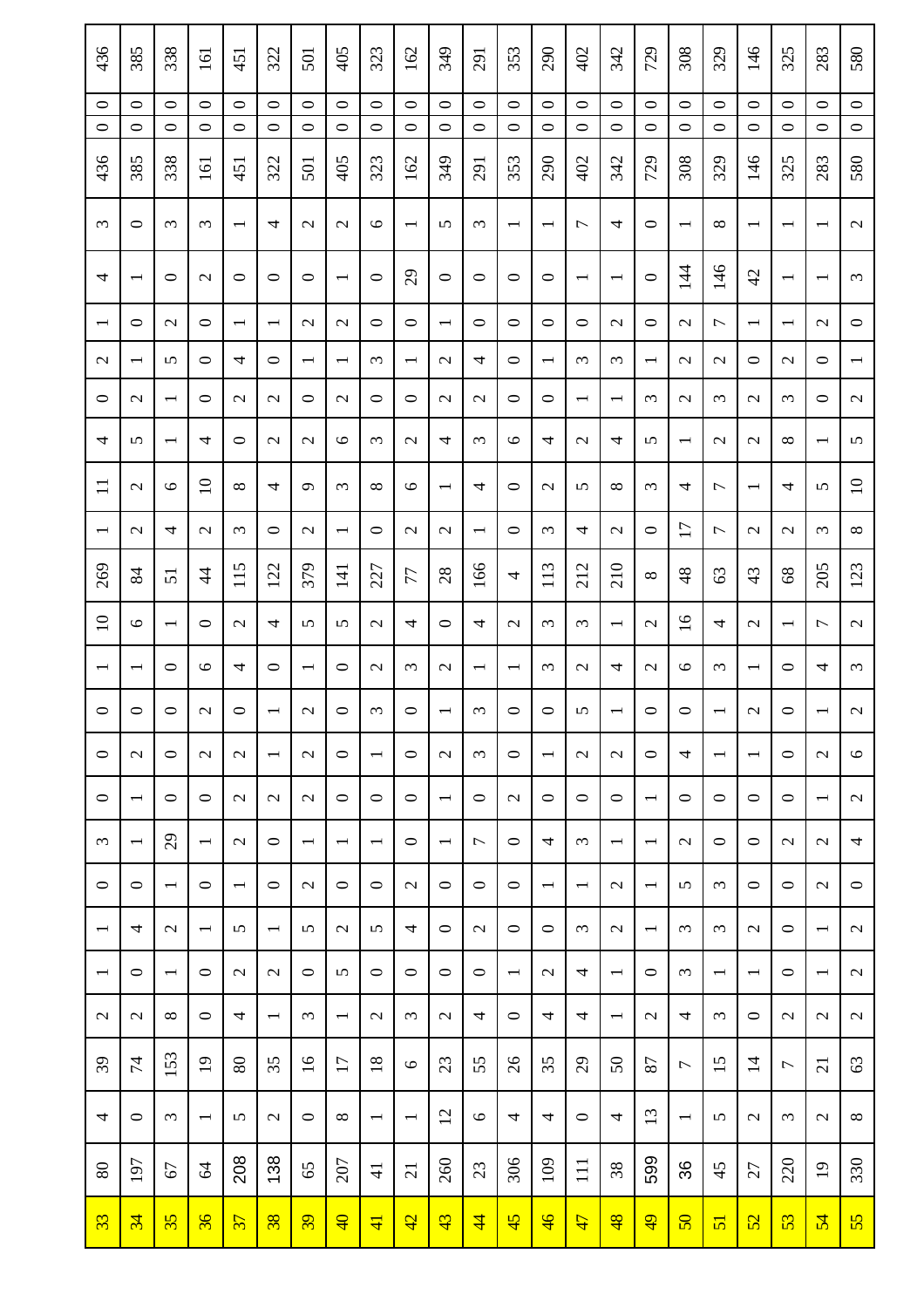| 660                      | 359                      | 293                      | 231                      | 254                      | 293                      | 182                      | 328                         | 509                      | 153                      | 196                      | 217                      | 386                      | 145                      | 262                      | 399                      | 292                      | 291                      | 522                      | 152                      | 304                      | 191                      |  |
|--------------------------|--------------------------|--------------------------|--------------------------|--------------------------|--------------------------|--------------------------|-----------------------------|--------------------------|--------------------------|--------------------------|--------------------------|--------------------------|--------------------------|--------------------------|--------------------------|--------------------------|--------------------------|--------------------------|--------------------------|--------------------------|--------------------------|--|
| $\circ$<br>$\circ$       | $\circ$<br>$\circ$       | 0<br>$\circ$             | $\circ$<br>$\circ$       | $\circ$<br>$\circ$       | $\circ$<br>$\circ$       | $\circ$<br>$\circ$       | $\circ$<br>$\circ$          | $\circ$<br>$\circ$       | $\circ$<br>$\circ$       | $\circ$<br>$\circ$       | $\circ$<br>$\circ$       | $\circ$<br>$\circ$       | $\circ$<br>$\circ$       | $\circ$<br>$\circ$       | $\circ$<br>$\circ$       | $\circ$<br>$\circ$       | $\circ$<br>$\circ$       | $\circ$<br>$\circ$       | $\circ$<br>$\circ$       | 0<br>$\circ$             | $\circ$<br>$\circ$       |  |
| 660                      | 359                      | 293                      | 231                      | 254                      | 293                      | 182                      | 328                         | 509                      | 153                      | 196                      | 217                      | 386                      | 145                      | 262                      | 399                      | 292                      | 291                      | 522                      | 152                      | 304                      | 191                      |  |
| $\mathcal{L}$            | $\overline{\phantom{0}}$ | 4                        | $\mathcal{L}$            | $\mathcal{L}$            | $\overline{\phantom{0}}$ | 5                        | $\epsilon$                  | $\omega$                 | 5                        | $\circ$                  | $\circ$                  | $\epsilon$               | $\mathbf{C}$             | $\mathcal{L}$            | $\circ$                  | $\overline{\phantom{0}}$ | $\overline{\phantom{0}}$ | $\overline{ }$           | $\mathcal{L}$            | $\overline{\phantom{0}}$ | $\overline{\phantom{0}}$ |  |
| $\mathcal{L}$            | ○                        | $\overline{\phantom{0}}$ |                          | $\overline{ }$           | ○                        | 4                        | 4                           | $\overline{\phantom{0}}$ | $\overline{\phantom{0}}$ | $\overline{51}$          | 15                       | $\circ$                  | $\overline{\phantom{0}}$ | $\circ$                  | $\overline{\phantom{0}}$ | 0                        | 23                       | $\overline{10}$          | ᅌ                        | $\circ$                  | $\overline{10}$          |  |
| $\circ$                  | $\circ$                  | $\overline{\phantom{0}}$ | $\mathcal{L}$            | $\circ$                  | $\circ$                  | $\mathcal{L}$            | $\overline{\phantom{0}}$    | ᅌ                        | $\mathcal{L}$            | $\mathcal{L}$            | $\circ$                  | $\circ$                  | $\circ$                  | $\overline{\phantom{0}}$ | $\mathcal{L}$            | 0                        | $\overline{\phantom{0}}$ | 4                        | $\circ$                  | $\overline{\phantom{0}}$ | $\circ$                  |  |
| $\circ$                  | 9                        | $\overline{\phantom{0}}$ | $\overline{\phantom{0}}$ | $\overline{\phantom{0}}$ | $\infty$                 | 5                        | $\overline{\phantom{0}}$    | $\mathcal{L}$            | $\overline{\phantom{0}}$ | $\circ$                  | $\overline{\phantom{0}}$ | $\overline{\phantom{0}}$ | $\overline{\phantom{0}}$ | $\circ$                  | 5                        | $\mathcal{L}$            | $\mathcal{L}$            | ${}^{\infty}$            | 4                        | $\mathcal{L}$            | $\overline{\phantom{0}}$ |  |
| 0                        | 4                        | $\overline{\phantom{0}}$ |                          | $\mathcal{L}$            | $\epsilon$               | $\overline{\phantom{0}}$ | $\overline{\phantom{0}}$    | —                        | $\circ$                  | $\circ$                  | 0                        | $\circ$                  | $\mathbf{C}$             | $\circ$                  | $\mathbf{C}$             | ᅌ                        | $\mathcal{L}$            | 3                        |                          | $\omega$                 | $\circ$                  |  |
| 5                        | $\omega$                 | $\mathbf{C}$             | 5                        | $\overline{ }$           | $\circ$                  | $\mathcal{L}$            | $\mathcal{L}$               | $\sigma$                 | $\epsilon$               | $\overline{\phantom{0}}$ | $\circ$                  | $\mathcal{L}$            | $\overline{\phantom{0}}$ | $\overline{\phantom{0}}$ | 1                        | $\mathcal{L}$            | $\mathbf{\Omega}$        | $\circ$                  | $\mathcal{L}$            | $\mathbf{\sim}$          | $\circ$                  |  |
| $\omega$                 | $\overline{ }$           | $\circ$                  | 4                        | $\overline{\phantom{0}}$ | $\circ$                  | $\overline{ }$           | $\circ$                     | $\infty$                 | 4                        | $\mathcal{L}$            | 4                        | $\overline{10}$          | $\circ$                  | $\epsilon$               | $\infty$                 | 5                        | $\sigma$                 | 18                       | 4                        | 4                        | $\overline{\phantom{0}}$ |  |
| $\mathcal{L}$            | 5                        | $\circ$                  | 4                        | $\mathcal{L}$            | $\mathcal{L}$            | 3                        | $\mathcal{L}$               | 5                        | $\overline{\phantom{0}}$ | $\mathcal{L}$            | 3                        | 4                        | $\mathcal{L}$            | $\overline{\phantom{0}}$ | $\mathcal{L}$            | $\overline{\phantom{0}}$ | $\omega$                 | 4                        | $\overline{\phantom{0}}$ | $\overline{\phantom{0}}$ | $\circ$                  |  |
| 57                       | 165                      | 207                      | 108                      | 39                       | 223                      | $\overline{31}$          | 183                         | 184                      | 58                       | 43                       | 101                      | 123                      | 45                       | 167                      | 73                       | 138                      | $\overline{5}$           | 293                      | $\overline{51}$          | 163                      | 66                       |  |
| $\overline{\phantom{0}}$ | $\epsilon$               | $\mathcal{L}$            | 4                        | $\circ$                  | 5                        | 3                        | $\overline{ }$              | $\overline{ }$           | $\overline{\phantom{0}}$ | $\circ$                  | $\mathcal{L}$            | $\overline{\phantom{0}}$ | $\mathbf{C}$             | 3                        | $\circ$                  | $\circ$                  | $\infty$                 | $\overline{4}$           | $\overline{\phantom{0}}$ | 4                        | $\circ$                  |  |
| $\circ$                  | $\mathcal{L}$            | $\mathcal{L}$            | $\mathbf{C}$             | $\mathcal{L}$            | $\circ$                  | $\overline{\phantom{0}}$ | $\epsilon$                  | 5                        | $\overline{\phantom{0}}$ | $\circ$                  | $\circ$                  | $\mathcal{L}$            | $\overline{\phantom{0}}$ | $\circ$                  | $\epsilon$               | 4                        | $\omega$                 | $\overline{\phantom{0}}$ | ᅌ                        | $\epsilon$               | $\circ$                  |  |
| $\overline{\phantom{0}}$ | $\omega$                 | $\overline{\phantom{0}}$ | $\overline{\phantom{0}}$ | $\circ$                  | $\overline{\phantom{0}}$ | $\overline{\phantom{0}}$ | $\circ$                     | $\overline{\phantom{0}}$ | $\circ$                  | $\overline{\phantom{0}}$ | $\circ$                  | $\epsilon$               | $\circ$                  | $\circ$                  | $\mathcal{L}$            | $\overline{\phantom{0}}$ | $\circ$                  | $\mathcal{L}$            |                          | $\epsilon$               | 0                        |  |
| $\mathcal{L}$            | $\overline{\phantom{0}}$ | $\circ$                  | $\circ$                  | $\circ$                  | $\mathbf{C}$             | $\mathcal{L}$            | $\circ$                     | $\mathcal{L}$            | $\overline{\phantom{0}}$ | $\circ$                  | $\circ$                  | $\epsilon$               | $\circ$                  | $\overline{\phantom{0}}$ | $\mathcal{L}$            | $\overline{\phantom{0}}$ | $\mathcal{L}$            | $\mathcal{L}$            | $\circ$                  | $\circ$                  | $\circ$                  |  |
| $\overline{\phantom{0}}$ | $\circ$                  | 6                        | $\circ$                  | $\circ$                  | $\overline{\phantom{a}}$ | $\overline{\phantom{0}}$ | $\circ$                     | $\overline{\phantom{0}}$ | $\sim$                   | $\circ$                  | $\circ$                  | $\mathbf{C}$             | $\omega$                 | $\mathcal{L}$            | $\overline{\phantom{0}}$ | $\overline{\phantom{0}}$ | $\overline{\phantom{0}}$ | $\circ$                  | $\circ$                  | 5                        | $\overline{\phantom{0}}$ |  |
| $\overline{\phantom{0}}$ | $\overline{ }$           | $\overline{\phantom{0}}$ | $\sim$                   | $\mathcal{L}$            | $\circ$                  | $\overline{\phantom{0}}$ | $\overline{\phantom{0}}$    | $\circ$                  | $\overline{\phantom{0}}$ | $\overline{\phantom{0}}$ | $\overline{\phantom{0}}$ | $\overline{\phantom{0}}$ | 4                        | 5                        | $\overline{\phantom{0}}$ | $\circ$                  | $\mathbf{\sim}$          | $\epsilon$               | 5                        | $\mathbf{\sim}$          | $\overline{\phantom{0}}$ |  |
| $\overline{\phantom{0}}$ | $\omega$                 | $\mathcal{L}$            | $\circ$                  | $\overline{\phantom{0}}$ | $\circ$                  | $\overline{\phantom{0}}$ | $\overline{\phantom{0}}$    | $\overline{\phantom{0}}$ | $\circ$                  | $\circ$                  | $\circ$                  | $\overline{\phantom{0}}$ | $\mathcal{L}$            | $\overline{\phantom{0}}$ | $\overline{\phantom{0}}$ | $\epsilon$               | $\mathcal{L}$            | $\mathcal{L}$            | $\mathbf{\Omega}$        | $\mathbf{C}$             | $\overline{\phantom{0}}$ |  |
| $\circ$                  | $\Omega$                 | 4                        | $\overline{\phantom{0}}$ | $\circ$                  | $\circ$                  | $\overline{\phantom{0}}$ | 4                           | 4                        | $\mathbf{C}$             | $\mathcal{L}$            | $\circ$                  | $\epsilon$               | $\overline{\phantom{0}}$ | $\overline{\phantom{0}}$ | $\mathcal{L}$            | $\mathbf{\Omega}$        | $\epsilon$               | $\mathcal{L}$            | $\circ$                  | $\mathbf{C}$             | $\sim$                   |  |
| $\overline{\phantom{0}}$ | $\overline{\phantom{a}}$ | $\overline{\phantom{0}}$ | $\circ$                  | $\circ$                  | $\overline{\phantom{0}}$ | $\mathcal{L}$            | $\overline{\phantom{0}}$    | $\circ$                  | $\circ$                  | $\epsilon$               | $\overline{\phantom{0}}$ | $\overline{\phantom{0}}$ | $\overline{\phantom{0}}$ | $\overline{\phantom{0}}$ | $\circ$                  | $\mathcal{L}$            | $\circ$                  | $\circ$                  | $\overline{\phantom{0}}$ | $\mathbf{\sim}$          | $\overline{\phantom{0}}$ |  |
| $\omega$                 | $\infty$                 | $\circ$                  | $\omega$                 | $\circ$                  | $\circ$                  | $\circ$                  | $\overline{\phantom{0}}$    | $\circ$                  | $\overline{\phantom{a}}$ | $\overline{\phantom{0}}$ | 4                        | $\circ$                  | $\circ$                  | $\circ$                  | $\epsilon$               | $\mathcal{L}$            | $\overline{ }$           | $\epsilon$               | 13                       | $\mathbf{C}$             | $\epsilon$               |  |
| 93                       | $\overline{7}$           | $\sigma$                 | 33                       | $\overline{c}$           | $\Box$                   | 45                       | 12                          | 107                      | $\overline{15}$          | $\circ$                  | $\overline{2}$           | 36                       | 9                        | $\overline{1}$           | 83                       | $\sigma$                 | $\overline{19}$          | $\mathfrak{S}$           | $\frac{1}{2}$            | 27                       | $\infty$                 |  |
| 5                        | $\epsilon$               | 3                        | 4                        | 4                        | $\circ$                  | $\overline{\phantom{0}}$ | 5                           | 12                       | 4                        | $\circ$                  | 5                        | $\infty$                 | $\sim$                   | $\mathcal{L}$            | $\sigma$                 | $\epsilon$               | $\sigma$                 | 1                        | $\overline{\phantom{0}}$ | $\mathbf{\Omega}$        | $\circ$                  |  |
| 500                      | $\overline{6}$           | 33                       | 53                       | 169                      | 29                       | 57                       | $\mathcal{S}^{\mathcal{O}}$ | 150                      | 50                       | 81                       | $68\,$                   | 182                      | 63                       | 57                       | 186                      | 109                      | 88                       | 103                      | $\overline{4}$           | 73                       | 47                       |  |
| 56                       | 57                       | $\overline{58}$          | $\overline{59}$          | $\overline{60}$          | $\overline{6}$           | $\overline{62}$          | 63                          | $\mathcal{Q}$            | 65                       | $\frac{9}{9}$            | 67                       | $\frac{8}{8}$            | $\overline{69}$          | $\overline{70}$          | $\overline{7}$           | 22                       | 73                       | $\overline{7}$           | 75                       | $\overline{76}$          | $\overline{7}$           |  |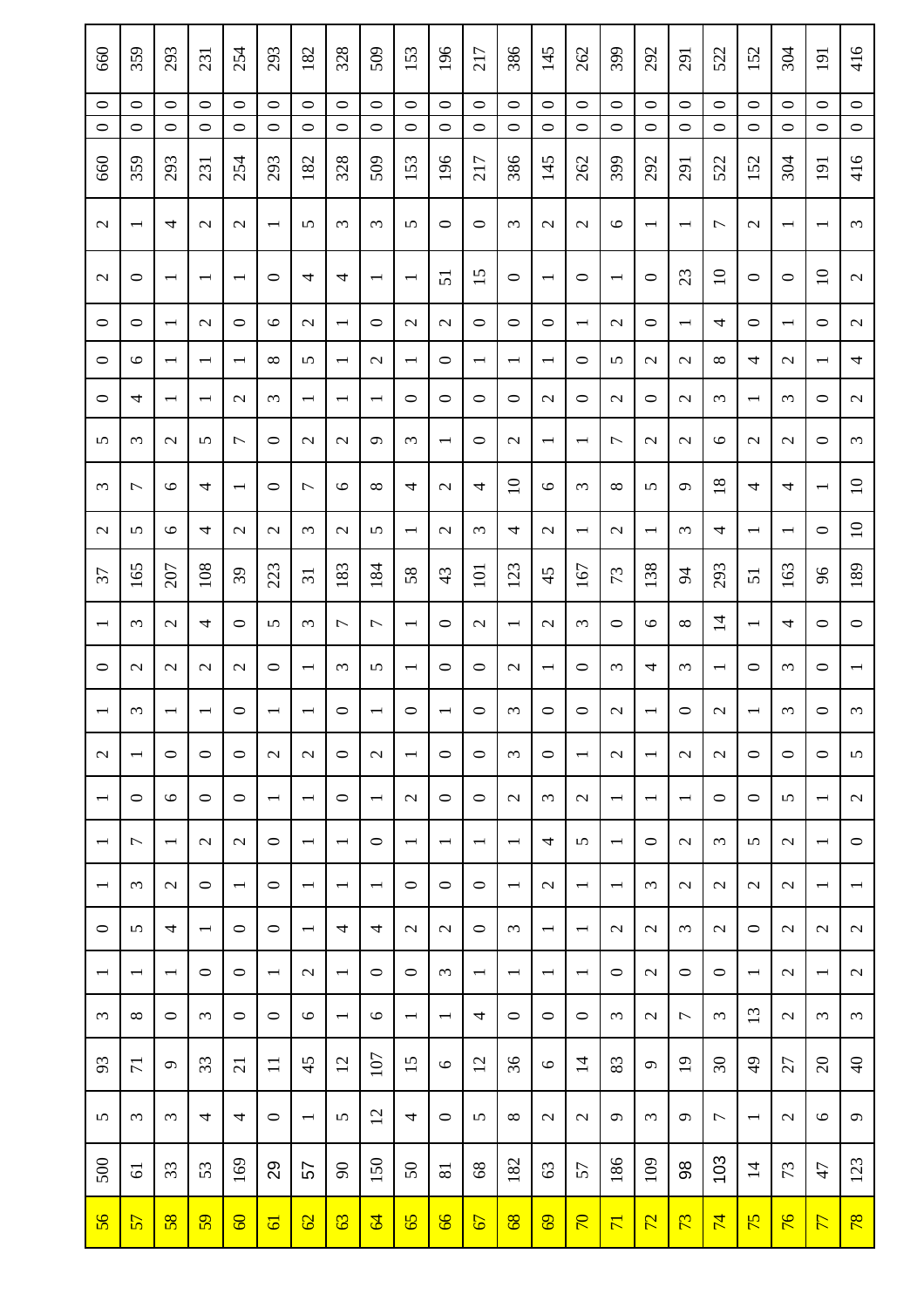| 400                      | 328                      | 391                      | 212                      | 223                      | 237                      | 360                      | 150                      | 228                      | 204                      | 335                      | 340                      | 369                      | 276                      | 449                      | 286                      | 229                      | 207                      | 252                      | 330                      | 372                      | 430                      | 246                      |
|--------------------------|--------------------------|--------------------------|--------------------------|--------------------------|--------------------------|--------------------------|--------------------------|--------------------------|--------------------------|--------------------------|--------------------------|--------------------------|--------------------------|--------------------------|--------------------------|--------------------------|--------------------------|--------------------------|--------------------------|--------------------------|--------------------------|--------------------------|
| $\circ$<br>$\circ$       | $\circ$<br>$\circ$       | $\circ$<br>$\circ$       | $\circ$<br>$\circ$       | $\circ$<br>$\circ$       | $\circ$<br>$\circ$       | $\circ$<br>$\circ$       | $\circ$<br>$\circ$       | $\circ$<br>$\circ$       | $\circ$<br>$\circ$       | $\circ$<br>$\circ$       | $\circ$<br>$\circ$       | $\circ$<br>$\circ$       | $\circ$<br>$\circ$       | $\circ$<br>$\circ$       | $\circ$<br>$\circ$       | $\circ$<br>$\circ$       | $\circ$<br>$\circ$       | $\circ$<br>$\circ$       | $\circ$<br>$\circ$       | $\circ$<br>$\circ$       | $\circ$<br>$\circ$       | $\circ$<br>$\circ$       |
| 400                      | 328                      | 391                      | 212                      | 223                      | 237                      | 360                      | 150                      | 228                      | 204                      | 335                      | 340                      | 369                      | 276                      | 449                      | 286                      | 229                      | 207                      | 252                      | 330                      | 372                      | 430                      | 246                      |
| $\mathbf{C}$             | $\overline{\phantom{0}}$ | $\overline{\phantom{0}}$ | $\mathcal{L}$            | $\circ$                  | $\omega$                 | $\overline{\phantom{0}}$ | $\circ$                  | $\mathcal{L}$            | $\overline{\phantom{0}}$ | 4                        | $\mathcal{L}$            | $\circ$                  | $\overline{\phantom{0}}$ | $\Box$                   | 4                        | $\circ$                  | $\overline{\phantom{0}}$ | $\overline{\phantom{0}}$ | ○                        | $\mathcal{L}$            | $\mathcal{L}$            |                          |
| $\overline{\phantom{0}}$ | $\mathcal{L}$            | 64                       | 108                      | 52                       | 55                       | 115                      | 115                      | 5                        | 43                       | $\bullet$                | $\overline{\phantom{0}}$ | 5                        | $\circ$                  | $\overline{1}$           | 13                       | $\circ$                  | $\overline{\phantom{0}}$ | $\overline{\phantom{0}}$ | ᅌ                        | $\overline{\phantom{0}}$ | $\epsilon$               | $\Xi$                    |
| $\circ$                  | $\circ$                  | $\mathcal{L}$            | $\circ$                  | $\overline{\phantom{0}}$ | $\overline{\phantom{0}}$ | $\overline{\phantom{0}}$ | $\mathcal{L}$            | $\circ$                  | $\overline{\phantom{0}}$ | $\circ$                  | 5                        | $\overline{\phantom{0}}$ | $\mathcal{L}$            | $\circ$                  | $\mathcal{L}$            | $\circ$                  | $\circ$                  | $\overline{\phantom{0}}$ | $\circ$                  | $\overline{\phantom{0}}$ | $\mathcal{L}$            | $\circ$                  |
| $\overline{\phantom{0}}$ | $\overline{\phantom{0}}$ | $\overline{ }$           | $\circ$                  | $\overline{\phantom{0}}$ | $\omega$                 | $\overline{\phantom{0}}$ | $\circ$                  | $\mathcal{L}$            | $\mathcal{L}$            | $\circ$                  | $\mathcal{L}$            | $\circ$                  | $\circ$                  | $\overline{10}$          | 5                        | $\mathcal{L}$            | $\overline{\phantom{0}}$ | $\mathcal{L}$            | $\omega$                 | $\circ$                  |                          |                          |
| 0                        | $\overline{\phantom{0}}$ | 4                        | $\mathbf{C}$             | $\mathcal{L}$            | $\circ$                  | $\mathcal{L}$            | $\mathcal{L}$            | 0                        | $\overline{\phantom{0}}$ | $\overline{\phantom{0}}$ | $\circ$                  | $\overline{\phantom{0}}$ | $\overline{\phantom{0}}$ | $\epsilon$               | 5                        | $\overline{\phantom{0}}$ | $\circ$                  | $\circ$                  | ○                        | $\circ$                  | $\overline{\phantom{0}}$ | $\circ$                  |
| 4                        | 5                        | 4                        | $\circ$                  | $\circ$                  | $\mathcal{L}$            | $\overline{\phantom{0}}$ | $\circ$                  | $\mathcal{L}$            | $\overline{\phantom{0}}$ | $\mathcal{L}$            | $\circ$                  | $\mathcal{L}$            | $\circ$                  | $\mathcal{L}$            | $\sigma$                 | 4                        | $\mathcal{L}$            | $\mathcal{L}$            | $\overline{\phantom{0}}$ | $\mathcal{L}$            | $\epsilon$               | $\epsilon$               |
| 4                        | 4                        | $\epsilon$               | $\mathcal{L}$            | $\epsilon$               | $\mathcal{L}$            | $\circ$                  | $\overline{\phantom{0}}$ | $\circ$                  | 4                        | ${}^{\circ}$             | $\overline{10}$          | $\infty$                 | $\epsilon$               | $\overline{10}$          | $\Box$                   | $\circ$                  | $\mathcal{L}$            | $\epsilon$               | ᅌ                        | $\epsilon$               | $\mathcal{L}$            | $\mathcal{L}$            |
| $\mathbf{\sim}$          | $\omega$                 | 5                        | $\mathbf{C}$             | $\overline{\phantom{0}}$ | 7                        | 5                        | $\circ$                  | 0                        | $\overline{\phantom{0}}$ | $\overline{\phantom{0}}$ | $\overline{ }$           | $\overline{\phantom{0}}$ | $\sim$                   | $\epsilon$               | $\overline{\phantom{0}}$ | ᅌ                        | $\overline{\phantom{0}}$ | $\overline{\phantom{0}}$ | ○                        | 4                        | $\mathbf{\sim}$          | $\mathcal{L}$            |
| 159                      | 122                      | 118                      | 56                       | 126                      | $\mathcal{L}$            | 162                      | 4                        | 123                      | $\overline{31}$          | 112                      | 151                      | 188                      | 89                       | 216                      | 131                      | 37                       | 57                       | 65                       | 137                      | 298                      | 131                      | 57                       |
| 4                        | $\omega$                 | 5                        |                          | $\epsilon$               | $\omega$                 | $\sigma$                 | $\epsilon$               | $\omega$                 | $\circ$                  | $\mathcal{L}$            | $\circ$                  | $\mathbf{\sim}$          | $\overline{\phantom{0}}$ | 4                        | 4                        | $\overline{\phantom{0}}$ | $\overline{\phantom{0}}$ | $\circ$                  | ○                        | $\infty$                 | $\mathcal{L}$            | $\circ$                  |
| $\omega$                 | $\mathbf{\Omega}$        | $\epsilon$               | $\overline{\phantom{0}}$ | $\mathcal{L}$            | $\circ$                  | $\overline{\phantom{0}}$ | $\circ$                  | $\overline{\phantom{0}}$ | $\overline{\phantom{0}}$ | 4                        | $\mathbf{\sim}$          | $\overline{\phantom{0}}$ | $\circ$                  | $\mathcal{L}$            | 4                        | $\mathcal{L}$            | $\infty$                 | 27                       | $\overline{\phantom{0}}$ | $\epsilon$               | $\circ$                  | $\mathcal{L}$            |
| $\overline{\phantom{0}}$ | $\circ$                  | 5                        | $\circ$                  | $\circ$                  | $\epsilon$               | $\circ$                  | $\circ$                  | $\overline{\phantom{0}}$ | $\mathcal{L}$            | $\overline{\phantom{0}}$ | $\mathcal{L}$            | $\overline{\phantom{0}}$ | $\overline{\phantom{0}}$ | $\circ$                  | $\overline{\phantom{0}}$ | $\circ$                  | $\overline{\phantom{0}}$ | $\overline{\phantom{0}}$ |                          | $\mathcal{L}$            | $\epsilon$               |                          |
| $\overline{\phantom{0}}$ | $\circ$                  | $\overline{\phantom{0}}$ | $\sim$                   | $\circ$                  | $\mathbf{\sim}$          | $\circ$                  | $\circ$                  | $\mathbf{\Omega}$        | $\circ$                  | $\epsilon$               | $\circ$                  | 5                        | $\mathbf{C}$             | 5                        | $\circ$                  | $\circ$                  | $\overline{\phantom{0}}$ | $\overline{\phantom{0}}$ | $\circ$                  | $\circ$                  | $\omega$                 | $\circ$                  |
| $\mathcal{L}$            | $\overline{\phantom{a}}$ | $\circ$                  | $\sim$                   | $\circ$                  | $\overline{\phantom{0}}$ | $\overline{\phantom{0}}$ | $\circ$                  | $\overline{\phantom{0}}$ | $\circ$                  | $\circ$                  | $\mathcal{L}$            | $\overline{\phantom{0}}$ | $\circ$                  | $\overline{\phantom{0}}$ | $\overline{\phantom{0}}$ | $\circ$                  | $\overline{\phantom{m}}$ | $\circ$                  | $\omega$                 | $\circ$                  | $\circ$                  | $\overline{\phantom{0}}$ |
| $\overline{\phantom{0}}$ | 4                        | $\mathbf{C}$             | $\circ$                  | $\overline{\phantom{0}}$ | $\overline{\phantom{0}}$ | $\mathcal{L}$            | $\circ$                  | $\mathcal{L}$            | $\circ$                  | $\circ$                  | $\circ$                  | $\circ$                  | $\circ$                  | $\overline{\phantom{0}}$ | $\overline{\phantom{0}}$ | 33                       | $\overline{\phantom{0}}$ | $\overline{c}$           | $\overline{\phantom{0}}$ | $\overline{\phantom{0}}$ | $\circ$                  | $\overline{\phantom{0}}$ |
| $\circ$                  | $\overline{\phantom{0}}$ | $\mathcal{L}$            | $\mathcal{L}$            | $\overline{\phantom{0}}$ | $\mathbf{C}$             | 4                        | $\overline{\phantom{0}}$ | $\circ$                  | 4                        | $\mathcal{L}$            | $\overline{\phantom{0}}$ | 4                        | $\overline{\phantom{0}}$ | $\overline{ }$           | $\circ$                  | $\circ$                  | $\circ$                  | $\overline{\phantom{0}}$ | $\circ$                  | $\overline{\phantom{0}}$ | $\circ$                  | $\circ$                  |
| $\overline{\phantom{0}}$ | 5                        | $\omega$                 | $\overline{\phantom{0}}$ | $\overline{\phantom{0}}$ | $\circ$                  | $\mathcal{L}$            | $\omega$                 | $\overline{\phantom{0}}$ | $\circ$                  | $\overline{\phantom{0}}$ | $\mathbf{\Omega}$        | $\circ$                  | $\overline{\phantom{0}}$ | $\mathcal{L}$            | $\overline{\phantom{0}}$ | $\circ$                  | $\circ$                  | $\circ$                  | $\overline{\phantom{0}}$ | $\overline{\phantom{0}}$ | $\circ$                  | $\circ$                  |
| $\overline{\phantom{0}}$ | $\mathcal{L}$            | $\overline{\phantom{0}}$ | $\overline{\phantom{0}}$ | $\overline{\phantom{0}}$ | $\overline{\phantom{0}}$ | $\mathcal{L}$            | $\overline{\phantom{0}}$ | $\mathbf{\Omega}$        | $\overline{\phantom{0}}$ | $\epsilon$               | $\overline{\phantom{0}}$ | $\overline{\phantom{0}}$ | $\sim$                   | $\mathcal{L}$            | $\circ$                  | $\overline{\phantom{0}}$ | $\overline{\phantom{0}}$ | $\mathcal{L}$            | $\circ$                  | $\circ$                  | $\overline{1}$           | $\circ$                  |
| $\sigma$                 | $\sim$                   | 5                        | $\omega$                 | $\circ$                  | 4                        | $\epsilon$               | $\circ$                  | $\epsilon$               | $\circ$                  | $\sigma$                 | $\omega$                 | $\mathcal{L}$            | $\overline{\phantom{a}}$ | 4                        | $\epsilon$               | $\overline{\phantom{0}}$ | $\mathbf{\sim}$          | $\overline{\phantom{0}}$ | $\mathbf{\Omega}$        | 4                        | $\circ$                  | $\overline{\phantom{0}}$ |
| 76                       | $\mathfrak{L}$           | $\Omega$                 | $\overline{2}$           | 18                       | 25                       | $\mathcal{Z}$            | $\mathcal{L}$            | 45                       | $\mathcal{Z}$            | 57                       | $\overline{31}$          | $\overline{\mathcal{E}}$ | $\overline{c}$           | 77                       | 27                       | $\circ$                  | $\overline{ }$           | 15                       | $\Theta$                 | $\overline{1}$           | $\overline{4}$           | $\overline{17}$          |
| 13                       | $\Omega$                 | 5                        | $\circ$                  | $\circ$                  | $\omega$                 | 4                        | $\overline{\phantom{0}}$ | $\overline{\phantom{0}}$ | $\mathcal{L}$            | 4                        | 18                       | $\mathbf{C}$             | $\mathcal{L}$            | 5                        | 7                        | $\overline{\phantom{0}}$ | $\overline{\phantom{a}}$ | $\overline{\phantom{0}}$ | $\omega$                 | $\omega$                 | 5                        | $\mathcal{L}$            |
| 119                      | 142                      | 116                      | 15                       | $\overline{10}$          | 55                       | $\overline{c}$           | $\frac{5}{1}$            | 26                       | 75                       | 121                      | 82                       | 113                      | 140                      | 64                       | 56                       | 140                      | 118                      | 106                      | 137                      | 24                       | 214                      | 14                       |
| $\overline{p}$           | 80                       | $\overline{\mathbf{8}}$  | 82                       | 83                       | $\overline{84}$          | 85                       | 86                       | 87                       | 88                       | 89                       | $\overline{\mathbf{8}}$  | $\overline{5}$           | $\overline{92}$          | 93                       | $\overline{5}$           | 95                       | 96                       | $\overline{6}$           | $\overline{98}$          | $\overline{9}$           | <u>100</u>               | <b>101</b>               |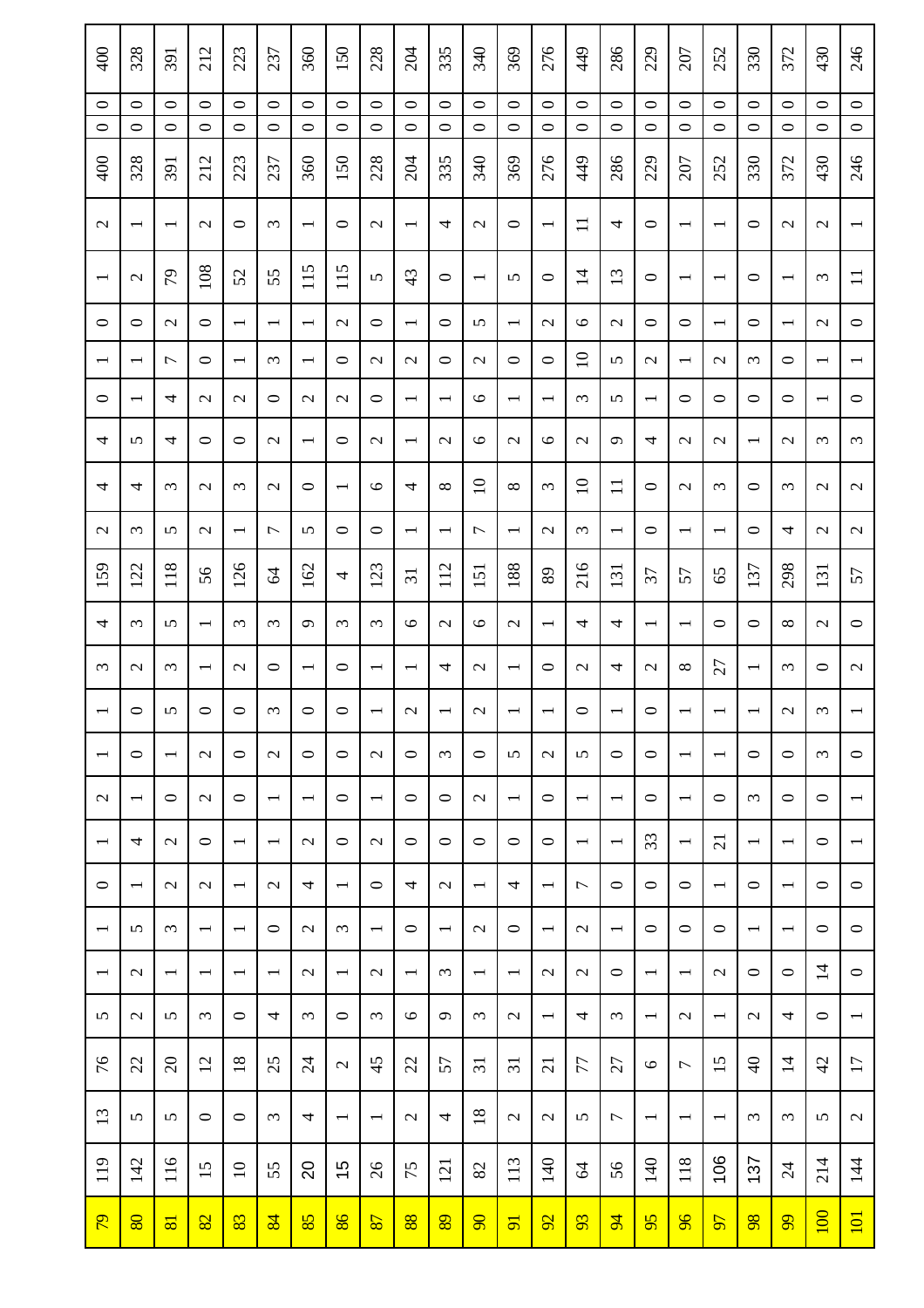| 262                      | 484                      | 376                      | 163                      | 243                      | 280                      | 244                      | 192                      | 471                      | 170                      | 407                      | 328                      | 484                      | 148                      | 238                      | 187                      | 382                      | 329                      | 433                      | 380                      | 261                      | 191                      | 438                      |
|--------------------------|--------------------------|--------------------------|--------------------------|--------------------------|--------------------------|--------------------------|--------------------------|--------------------------|--------------------------|--------------------------|--------------------------|--------------------------|--------------------------|--------------------------|--------------------------|--------------------------|--------------------------|--------------------------|--------------------------|--------------------------|--------------------------|--------------------------|
| $\circ$<br>$\circ$       | $\circ$<br>$\circ$       | $\circ$<br>$\circ$       | $\circ$<br>$\circ$       | $\circ$<br>$\circ$       | $\circ$<br>$\circ$       | $\circ$<br>$\circ$       | $\circ$<br>$\circ$       | $\circ$<br>$\circ$       | $\circ$<br>$\circ$       | $\circ$<br>$\circ$       | $\circ$<br>$\circ$       | $\circ$<br>$\circ$       | $\circ$<br>$\circ$       | $\circ$<br>$\circ$       | $\circ$<br>$\circ$       | $\circ$<br>$\circ$       | $\circ$<br>$\circ$       | $\circ$<br>$\circ$       | $\circ$<br>$\circ$       | $\circ$<br>$\circ$       | $\circ$<br>$\circ$       | $\circ$<br>$\circ$       |
|                          |                          |                          |                          |                          |                          |                          |                          |                          |                          |                          |                          |                          |                          |                          |                          |                          |                          |                          |                          |                          |                          |                          |
| 262                      | 484                      | 376                      | 163                      | 243                      | 280                      | 244                      | 192                      | 471                      | 170                      | 407                      | 328                      | 484                      | 148                      | 238                      | 187                      | 382                      | 329                      | 433                      | 380                      | 261                      | 191                      | 438                      |
| 0                        | 4                        | 0                        | $\overline{\phantom{0}}$ | $\overline{\phantom{0}}$ | $\overline{\phantom{0}}$ | $\infty$                 | $\epsilon$               | $\epsilon$               | $\mathcal{L}$            | $\circ$                  | $\overline{\phantom{0}}$ | $\epsilon$               | $\circ$                  | $\overline{\phantom{0}}$ | $\epsilon$               | $\overline{\phantom{0}}$ | $\omega$                 | 4                        | $\overline{\phantom{0}}$ | $\epsilon$               | $\overline{\phantom{0}}$ | 4                        |
| $\epsilon$               | $\overline{\phantom{0}}$ | $\circ$                  | $\overline{\phantom{0}}$ | $\circ$                  |                          | $\overline{\phantom{0}}$ | $\mathcal{L}$            | $\Xi$                    | $\circ$                  | $\circ$                  | $\overline{\phantom{0}}$ | $\mathcal{L}$            | $\overline{\phantom{0}}$ | $\circ$                  | 3                        | $\mathcal{L}$            | $\omega$                 | 4                        | ○                        | $\mathfrak{c}$           |                          |                          |
| 0                        | $\omega$                 | $\overline{\phantom{0}}$ | $\circ$                  | $\circ$                  | $\omega$                 | $\circ$                  | $\overline{\phantom{0}}$ | $\epsilon$               | $\circ$                  | $\circ$                  | $\mathcal{L}$            | $\circ$                  | $\circ$                  | $\circ$                  | $\overline{\phantom{0}}$ | $\mathcal{L}$            | $\circ$                  | $\circ$                  | $\overline{\phantom{0}}$ | $\mathcal{L}$            | $\mathcal{L}$            | $\mathcal{L}$            |
| $\circ$                  | $\mathcal{L}$            | $\overline{\phantom{0}}$ | $\circ$                  | $\overline{\phantom{0}}$ | 4                        | $\circ$                  | $\epsilon$               | $\epsilon$               | $\mathcal{L}$            | 4                        | $\overline{\phantom{0}}$ | $\epsilon$               | $\circ$                  | $\overline{\phantom{0}}$ | $\circ$                  | 5                        | $\omega$                 | $\mathcal{L}$            | $\circ$                  | $\epsilon$               | $\omega$                 | $\overline{\phantom{0}}$ |
| $\circ$                  | $\mathcal{L}$            | $\overline{\phantom{0}}$ | $\circ$                  | $\circ$                  | $\overline{\phantom{0}}$ | $\overline{\phantom{0}}$ | $\mathcal{L}$            | $\mathcal{L}$            | $\circ$                  | $\overline{\phantom{0}}$ | $\circ$                  | $\mathcal{L}$            | $\circ$                  | $\overline{\phantom{0}}$ | $\mathcal{L}$            | $\epsilon$               | $\mathcal{L}$            | 3                        | ξ                        | 0                        | $\circ$                  | $\mathcal{L}$            |
|                          | $\omega$                 | 5                        | $\circ$                  | $\mathcal{L}$            | 5                        | $\overline{\phantom{0}}$ | $\overline{\phantom{0}}$ | $\infty$                 | $\circ$                  | 5                        | $\circ$                  | $\overline{\phantom{0}}$ | $\epsilon$               | 4                        | 3                        | 4                        | 5                        | 5                        | 3                        | $\circ$                  | $\circ$                  | $\epsilon$               |
| $\epsilon$               | ${}^{\circ}$             | $\overline{\phantom{0}}$ | $\overline{\phantom{0}}$ | $\Box$                   | 5                        | $\infty$                 | 5                        | $\Xi$                    | $\mathcal{L}$            | $\infty$                 | $\epsilon$               | 13                       | $\overline{\phantom{0}}$ | $\circ$                  | $\infty$                 | 12                       | $\overline{ }$           | 13                       | $\mathcal{L}$            | $\overline{ }$           | $\epsilon$               | 4                        |
| $\circ$                  | $\epsilon$               | $\mathcal{L}$            | $\mathcal{L}$            | 4                        | $\epsilon$               | $\circ$                  | 5                        | $\overline{\phantom{0}}$ | $\mathcal{L}$            | $\mathcal{L}$            | $\mathcal{L}$            | $\epsilon$               | $\overline{\phantom{0}}$ | $\mathcal{L}$            | 3                        | $\overline{ }$           | $\mathcal{L}$            | 5                        | $\mathcal{L}$            | 4                        | $\circ$                  | $\mathcal{L}$            |
| 96                       | 150                      | 58                       | $\frac{1}{2}$            | $\overline{5}$           | 196                      | 142                      | 89                       | 117                      | 53                       | 99                       | 200                      | 221                      | 33                       | 135                      | 39                       | 122                      | 99                       | 258                      | 156                      | 57                       | 104                      | $\sqrt{8}$               |
| $\overline{\phantom{0}}$ | $\mathcal{L}$            | $\mathcal{L}$            | $\overline{\phantom{0}}$ | $\epsilon$               | 4                        | $\epsilon$               | $\overline{\phantom{0}}$ | $\circ$                  | $\mathcal{L}$            | $\mathcal{L}$            | $\overline{\phantom{0}}$ | ${}^{\circ}$             | $\circ$                  | $\overline{\phantom{0}}$ | $\circ$                  | $\overline{c}$           | 4                        | 1                        | $\circ$                  | $\circ$                  | 5                        | $\circ$                  |
| $\circ$                  | $\mathcal{L}$            | $\overline{\phantom{0}}$ | $\overline{\phantom{0}}$ | $\overline{\phantom{0}}$ | $\overline{\phantom{0}}$ | $\circ$                  | 5                        | $\overline{\phantom{0}}$ | $\overline{\phantom{0}}$ | 4                        | $\circ$                  | $\epsilon$               | $\omega$                 | $\mathcal{L}$            | $\overline{\phantom{0}}$ | $\omega$                 | $\overline{\phantom{0}}$ | $\mathcal{L}$            | $\mathcal{L}$            | $\mathcal{L}$            | $\overline{\phantom{0}}$ | $\omega$                 |
| $\circ$                  | $\omega$                 | $\overline{ }$           |                          | 4                        | $\epsilon$               | $\overline{\phantom{0}}$ | $\mathcal{L}$            | $\mathcal{L}$            | $\circ$                  | $\overline{\phantom{0}}$ |                          | 5                        | $\overline{\phantom{0}}$ | $\circ$                  | 4                        | $\epsilon$               | $\overline{\phantom{0}}$ | $\circ$                  | $\circ$                  | $\circ$                  | $\circ$                  | $\mathbf{C}$             |
| $\circ$                  | $\epsilon$               | 4                        | $\circ$                  | $\epsilon$               | $\overline{\phantom{a}}$ | $\circ$                  | $\overline{\phantom{0}}$ | $\circ$                  | $\circ$                  | $\circ$                  | $\overline{\phantom{0}}$ | $\epsilon$               | $\circ$                  | $\circ$                  | $\circ$                  | $\overline{\phantom{0}}$ | $\overline{\phantom{0}}$ | $\mathcal{L}$            | $\circ$                  | $\overline{\phantom{0}}$ | $\mathcal{L}$            | $\mathcal{L}$            |
| $\circ$                  | $\mathcal{L}$            | $\circ$                  | $\circ$                  | $\overline{\phantom{0}}$ | 4                        | $\circ$                  | $\circ$                  | $\overline{\phantom{0}}$ | $\mathbf{\Omega}$        | $\mathcal{L}$            | $\overline{\phantom{0}}$ | $\overline{\phantom{0}}$ | $\circ$                  | $\overline{\phantom{0}}$ | $\circ$                  | $\mathcal{L}$            | $\circ$                  | 4                        | $\overline{\phantom{0}}$ | $\circ$                  | $\overline{\phantom{0}}$ | $\mathcal{L}$            |
| $\overline{\phantom{0}}$ | $\overline{ }$           | $\circ$                  | $\circ$                  | $\mathcal{L}$            | $\overline{\phantom{0}}$ | $\overline{\phantom{0}}$ | $\overline{\phantom{0}}$ | $\overline{\phantom{0}}$ | $\overline{\phantom{a}}$ | $\circ$                  | $\circ$                  | $\epsilon$               | $\mathcal{L}$            | $\circ$                  | 4                        | $\overline{6}$           | $\infty$                 | $\overline{\phantom{0}}$ | $\omega$                 | $\mathbf{C}$             | $\circ$                  | $\circ$                  |
| $\circ$                  | $\sim$                   | $\circ$                  | $\mathcal{L}$            | $\overline{\phantom{0}}$ | $\circ$                  | $\overline{\phantom{0}}$ | $\circ$                  | $\mathbf{\Omega}$        | $\circ$                  | $\circ$                  | $\circ$                  | $\overline{\phantom{0}}$ | $\overline{\phantom{a}}$ | $\circ$                  | $\mathcal{L}$            | 5                        | $\overline{\phantom{0}}$ | $\mathcal{L}$            | $\overline{\phantom{0}}$ | $\overline{\phantom{0}}$ | $\overline{\phantom{a}}$ | $\overline{\phantom{0}}$ |
| $\circ$                  | $\overline{\phantom{a}}$ | $\overline{\phantom{0}}$ | $\sim$                   | $\circ$                  | $\omega$                 | $\mathcal{L}$            | 3                        | $\mathcal{L}$            | $\overline{\phantom{a}}$ | $\mathcal{L}$            | $\circ$                  | $\mathcal{L}$            | $\circ$                  | $\circ$                  | $\circ$                  | 4                        | $\mathbf{\Omega}$        | $\circ$                  | $\overline{\phantom{0}}$ | $\overline{\phantom{0}}$ | $\mathcal{L}$            | $\overline{\phantom{0}}$ |
| $\circ$                  | $\circ$                  | $\epsilon$               | $\overline{\phantom{0}}$ | $\epsilon$               | $\omega$                 | $\overline{\phantom{0}}$ | $\overline{\phantom{0}}$ | $\mathbf{\Omega}$        | $\circ$                  | $\mathcal{L}$            | $\circ$                  | $\epsilon$               | $\overline{\phantom{0}}$ | $\circ$                  | $\overline{\phantom{0}}$ | 4                        | $\circ$                  | $\mathcal{L}$            | ᅌ                        | $\mathbf{\sim}$          | $\overline{\phantom{0}}$ | $\overline{\phantom{0}}$ |
| $\overline{\phantom{0}}$ | $\overline{\phantom{a}}$ | 5                        | $\epsilon$               | $\overline{\phantom{0}}$ | 4                        | $\overline{\phantom{0}}$ | 4                        | 5                        | $\omega$                 | 4                        | $\overline{\phantom{0}}$ | 4                        | $\overline{\phantom{0}}$ | $\overline{\phantom{0}}$ | $\epsilon$               | $\overline{\phantom{0}}$ | $\mathcal{L}$            | $\circ$                  | $\overline{\phantom{0}}$ | $\epsilon$               | $\overline{\phantom{a}}$ | $\mathcal{L}$            |
| 27                       | 33                       | 82                       | 59                       | $\overline{24}$          | 23                       | $\delta$                 | $\overline{c}$           | $\overline{c}$           | $\overline{c}$           | 140                      | $\mathfrak{L}$           | 35                       | $\overline{4}$           | $\frac{1}{4}$            | $\overline{19}$          | 15                       | $\overline{18}$          | 28                       | 38                       | 25                       | 28                       | $\frac{1}{2}$            |
| $\overline{\phantom{0}}$ | $\mathbf{\Omega}$        | $\circ$                  | $\mathbf{C}$             | $\mathcal{L}$            | 5                        | 4                        | 4                        | $\sigma$                 | $\overline{\phantom{a}}$ | $\sigma$                 | $\epsilon$               | $\overline{ }$           | $\circ$                  | $\overline{\phantom{0}}$ | $\mathcal{L}$            | 4                        | $\overline{ }$           | $\mathcal{L}$            | ${}^{\circ}$             | $\Box$                   | 4                        | $\infty$                 |
| 128                      | 250                      | 202                      | 37                       | 85                       | $\sigma$                 | 43                       | 38                       | 269                      | 77                       | 155                      | 78                       | 161                      | 86                       | $\overline{4}$           | 89                       | 109                      | 160                      | 77                       | 145                      | 128                      | $\overline{31}$          | 280                      |
| <u>102</u>               | 103                      | 104                      | 105                      | 106                      | 107                      | 108                      | <u>109</u>               | $\overline{110}$         | $\overline{11}$          | 112                      | 113                      | 114                      | 115                      | 116                      | 117                      | 118                      | 119                      | <b>120</b>               | 121                      | 122                      | 123                      | 124                      |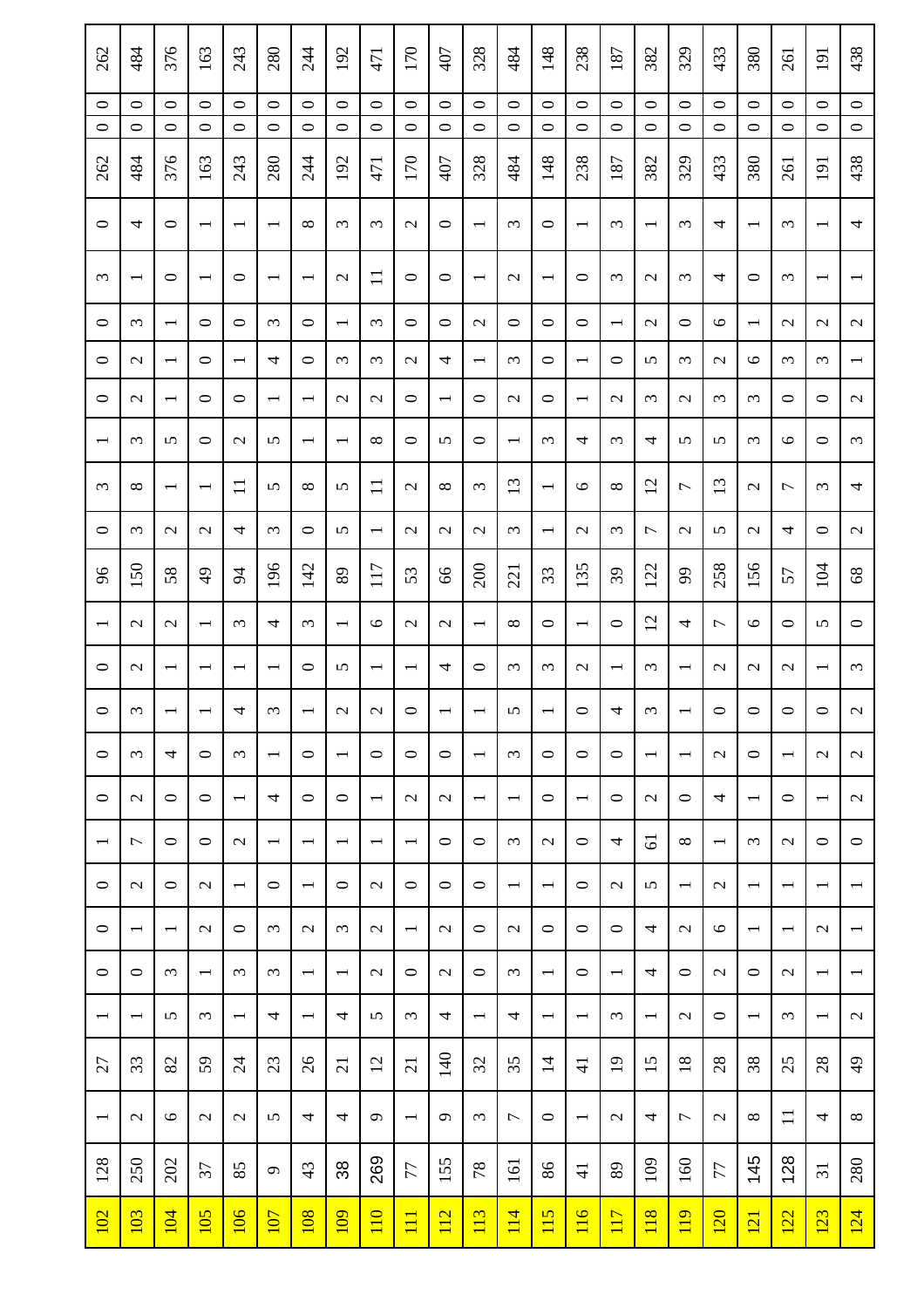| 374                      | 270                      | 318                      | 397                | 411                      | 306                      | 168                      | 198                      | 164                      | 44                       | 325                      | 350                      | 240                      | 353                      | 385                      | 310                      | 259                      | 423                      | 408                      | 366                      | 355                      | 443                      | 131                      |
|--------------------------|--------------------------|--------------------------|--------------------|--------------------------|--------------------------|--------------------------|--------------------------|--------------------------|--------------------------|--------------------------|--------------------------|--------------------------|--------------------------|--------------------------|--------------------------|--------------------------|--------------------------|--------------------------|--------------------------|--------------------------|--------------------------|--------------------------|
| $\circ$<br>$\circ$       | $\circ$<br>$\circ$       | $\circ$<br>$\circ$       | $\circ$<br>$\circ$ | $\circ$<br>$\circ$       | $\circ$<br>$\circ$       | $\circ$<br>$\circ$       | $\circ$<br>$\circ$       | $\circ$<br>$\circ$       | $\circ$<br>$\circ$       | $\circ$<br>$\circ$       | $\circ$<br>$\circ$       | $\circ$<br>$\circ$       | $\circ$<br>$\circ$       | $\circ$<br>$\circ$       | $\circ$<br>$\circ$       | $\circ$<br>$\circ$       | $\circ$<br>$\circ$       | $\circ$<br>$\circ$       | $\circ$<br>$\circ$       | $\circ$<br>$\circ$       | $\circ$<br>$\circ$       | $\circ$<br>$\circ$       |
|                          |                          |                          |                    |                          |                          |                          |                          |                          |                          |                          |                          |                          |                          |                          |                          |                          |                          |                          |                          |                          |                          |                          |
| 374                      | 270                      | 318                      | 397                | 411                      | 306                      | 168                      | 198                      | 164                      | 44                       | 325                      | 350                      | 240                      | 353                      | 385                      | 310                      | 259                      | 423                      | 408                      | 366                      | 355                      | 443                      | 131                      |
| $\circ$                  | $\overline{\phantom{0}}$ | 0                        | 4                  | $\epsilon$               | $\omega$                 | $\overline{\phantom{0}}$ | $\overline{\phantom{0}}$ | 0                        | $\mathbf{\Omega}$        | $\circ$                  | $\mathbf{\sim}$          | $\mathcal{L}$            | $\circ$                  | $\overline{\phantom{0}}$ | $\overline{\phantom{0}}$ | 0                        | $\overline{\phantom{0}}$ | 5                        | $\omega$                 | $\overline{\phantom{0}}$ | $\omega$                 | $\circ$                  |
| $\overline{\phantom{0}}$ | $\circ$                  | ξ                        | $\mathcal{L}$      | $\overline{\phantom{0}}$ | $\epsilon$               | $\circ$                  | $\circ$                  | $\mathcal{L}$            | $\overline{\phantom{0}}$ | $\circ$                  | $\circ$                  | $\circ$                  | $\overline{ }$           | $\circ$                  | $\circ$                  | 0                        | 4                        | $\overline{1}$           | 33                       | 84                       | 5                        |                          |
| $\omega$                 | $\mathcal{L}$            | $\circ$                  | 4                  | $\overline{\phantom{0}}$ | $\circ$                  | $\circ$                  | $\overline{\phantom{0}}$ | 0                        | $\overline{\phantom{0}}$ | $\circ$                  | $\overline{\phantom{0}}$ | $\circ$                  | $\overline{\phantom{0}}$ | $\mathcal{L}$            | $\circ$                  | $\circ$                  | $\mathcal{L}$            | $\circ$                  | $\epsilon$               | $\overline{\phantom{0}}$ | $\overline{\phantom{0}}$ | $\circ$                  |
| $\epsilon$               | 4                        | $\mathcal{L}$            | $\overline{ }$     | 4                        | $\overline{10}$          | $\overline{\phantom{0}}$ | $\overline{\phantom{0}}$ | $\mathcal{L}$            | 4                        | $\epsilon$               | $\circ$                  | $\overline{\phantom{0}}$ | $\infty$                 | $\overline{\phantom{0}}$ | $\circ$                  | $\overline{\phantom{0}}$ | $\overline{\phantom{0}}$ | 1                        | 4                        | $\circ$                  | $\circ$                  | $\overline{\phantom{0}}$ |
| 5                        | $\epsilon$               | $\mathcal{L}$            | $\mathcal{L}$      | $\epsilon$               | $\mathcal{L}$            | $\overline{\phantom{0}}$ | $\overline{\phantom{0}}$ | ᅌ                        | $\overline{\phantom{0}}$ | $\circ$                  | 0                        | $\overline{\phantom{0}}$ | 4                        | $\mathcal{L}$            | $\overline{\phantom{0}}$ | ᅌ                        | $\mathcal{L}$            | 9                        | $\mathcal{L}$            | $\overline{\phantom{0}}$ | $\mathbf{\sim}$          | $\circ$                  |
| ${}^{\circ}$             | $\epsilon$               | 3                        | 5                  | $\circ$                  | $\circ$                  | $\overline{\phantom{0}}$ | $\mathcal{L}$            | $\overline{\phantom{0}}$ | 4                        | $\circ$                  | $\mathcal{L}$            | $\circ$                  | $\overline{\phantom{0}}$ | $\overline{\phantom{0}}$ | 5                        | $\mathcal{L}$            | $\circ$                  | 3                        | $\mathcal{L}$            | $\mathcal{L}$            | $\overline{\phantom{0}}$ | $\circ$                  |
| $\circ$                  | $\epsilon$               | 4                        | $\Box$             | $\overline{10}$          | $\overline{ }$           | $\Box$                   | $\infty$                 | $\mathcal{L}$            | $\circ$                  | 5                        | $\mathbf{1}$             | $\circ$                  | $\infty$                 | 4                        | $\circ$                  | $\epsilon$               | $\overline{10}$          | 3                        | 4                        | $\circ$                  | 5                        | $\mathcal{L}$            |
| $\overline{\phantom{0}}$ | $\overline{\phantom{0}}$ | $\mathcal{L}$            | $\mathcal{L}$      | $\sigma$                 | $\overline{\phantom{0}}$ | $\overline{\phantom{0}}$ | $\overline{\phantom{0}}$ | ᅌ                        | $\mathcal{L}$            | $\circ$                  | $\epsilon$               | $\overline{\phantom{0}}$ | 4                        | 5                        | $\overline{\phantom{0}}$ | $\overline{\phantom{0}}$ | $\mathcal{L}$            | $\epsilon$               | $\overline{\phantom{0}}$ | 5                        | 5                        | $\circ$                  |
| 69                       | 147                      | 128                      | 173                | 135                      | 122                      | 75                       | 101                      | 98                       | 257                      | 157                      | $\overline{6}$           | 82                       | 138                      | $\infty$                 | 89                       | 73                       | $\overline{211}$         | 164                      | 181                      | 50                       | 176                      | 75                       |
| $\mathcal{L}$            | $\circ$                  | $\sigma$                 | 4                  | $\epsilon$               | 4                        | $\epsilon$               | $\mathcal{L}$            | $\mathcal{L}$            | $\epsilon$               | $\epsilon$               | $\overline{\phantom{0}}$ | $\overline{\phantom{0}}$ | $\epsilon$               | 5                        | $\circ$                  | $\epsilon$               | $\overline{\phantom{0}}$ | 13                       | 7                        | $\sigma$                 | 4                        | $\circ$                  |
| $\circ$                  | $\circ$                  | $\overline{\phantom{0}}$ | $\sim$             | 5                        | 4                        | $\mathcal{L}$            | $\overline{\phantom{0}}$ | 0                        | $\mathbf{\Omega}$        | $\overline{\phantom{0}}$ | $\overline{\phantom{0}}$ | $\overline{\phantom{0}}$ | $\omega$                 | 4                        | $\circ$                  | $\overline{\phantom{0}}$ | $\mathcal{L}$            | $\circ$                  | $\overline{\phantom{0}}$ | $\mathcal{L}$            | $\omega$                 | $\circ$                  |
| $\circ$                  | $\circ$                  | $\circ$                  | $\mathbf{C}$       | $\overline{\phantom{0}}$ |                          | $\overline{\phantom{0}}$ | $\circ$                  | $\overline{\phantom{0}}$ | $\mathbf{\Omega}$        | $\circ$                  | $\circ$                  | $\circ$                  | $\mathcal{L}$            | $\overline{\phantom{0}}$ | $\overline{\phantom{0}}$ | $\circ$                  | $\circ$                  | $\circ$                  | $\overline{\phantom{0}}$ | $\overline{\phantom{0}}$ | $\epsilon$               | $\circ$                  |
| $\mathcal{L}$            | $\overline{\phantom{0}}$ | $\overline{\phantom{0}}$ | $\omega$           | $\omega$                 | $\omega$                 | $\circ$                  | $\mathcal{L}$            | 4                        | $\mathbf{\Omega}$        | $\mathcal{L}$            | $\overline{\phantom{a}}$ | $\circ$                  | $\overline{\phantom{a}}$ | $\mathcal{L}$            | $\mathcal{L}$            | $\overline{\phantom{0}}$ | $\overline{\phantom{0}}$ | $\circ$                  | $\mathbf{\Omega}$        | $\circ$                  | $\mathbf{\Omega}$        | $\overline{\phantom{0}}$ |
| $\mathcal{L}$            | $\circ$                  | $\overline{\phantom{0}}$ | $\sim$             | $\mathcal{L}$            | $\omega$                 | $\overline{\phantom{0}}$ | $\overline{\phantom{0}}$ | $\circ$                  | $\overline{\phantom{0}}$ | $\overline{\phantom{0}}$ | $\circ$                  | $\overline{\phantom{0}}$ | $\circ$                  | 4                        | $\circ$                  | $\overline{\phantom{0}}$ | $\overline{\phantom{0}}$ | $\mathcal{L}$            | $\overline{\phantom{0}}$ | $\epsilon$               | $\overline{\phantom{0}}$ | $\circ$                  |
| $\overline{\phantom{0}}$ | $\overline{\phantom{0}}$ | $\overline{31}$          | 4                  | $\overline{\phantom{0}}$ | 43                       | $\circ$                  | $\circ$                  | $\epsilon$               | $50\,$                   | 32                       | $\circ$                  | $\circ$                  | $\overline{24}$          | $\overline{\phantom{0}}$ | $\omega$                 | 5                        | $\epsilon$               | 13                       | 4                        | $\overline{\phantom{0}}$ | $\overline{\phantom{0}}$ | $\omega$                 |
| 4                        | $\circ$                  | $\overline{\phantom{0}}$ | $\omega$           | $\circ$                  | $\mathbf{C}$             | $\circ$                  | $\overline{\phantom{0}}$ | $\circ$                  | $\omega$                 | 4                        | $\circ$                  | $\circ$                  | $\mathcal{L}$            | $\overline{\phantom{0}}$ | $\overline{\phantom{a}}$ | $\circ$                  | $\overline{\phantom{0}}$ | $\circ$                  | 4                        | $\overline{\phantom{0}}$ | $\overline{\phantom{0}}$ | $\sim$                   |
| $\circ$                  | $\overline{\phantom{a}}$ | $\overline{\phantom{0}}$ | $\epsilon$         | $\circ$                  | $\overline{\phantom{0}}$ | $\circ$                  | $\omega$                 | $\mathbf{\sim}$          | $\omega$                 | $\mathcal{L}$            | $\circ$                  | $\epsilon$               | $\mathcal{L}$            | $\circ$                  | $\circ$                  | $\overline{\phantom{0}}$ | $\mathbf{\sim}$          | $\overline{\phantom{0}}$ | $\mathbf{\Omega}$        | $\overline{\phantom{0}}$ | $\infty$                 | $\overline{\phantom{0}}$ |
| 5                        | $\overline{\phantom{0}}$ | $\mathbf{\sim}$          | $\omega$           | $\epsilon$               | $\circ$                  | $\overline{\phantom{0}}$ | $\overline{\phantom{0}}$ | $\overline{\phantom{0}}$ | $\circ$                  | $\mathcal{L}$            | $\circ$                  | $\overline{\phantom{0}}$ | $\omega$                 | $\overline{\phantom{0}}$ | $\mathcal{L}$            | $\overline{\phantom{0}}$ | $\overline{\phantom{0}}$ | $\epsilon$               | $\overline{\phantom{0}}$ | $\circ$                  | $\circ$                  | $\circ$                  |
| 4                        | $\overline{\phantom{0}}$ | $\overline{\phantom{0}}$ | 4                  | $\mathcal{L}$            | $\overline{\phantom{0}}$ | $\mathbf{\sim}$          | 5                        | $\circ$                  | $\overline{\phantom{0}}$ | $\epsilon$               | $\circ$                  | $\overline{\phantom{0}}$ | $\circ$                  | $\mathcal{L}$            | $\overline{\phantom{0}}$ | $\overline{\phantom{0}}$ | $\mathbf{\sim}$          | 4                        | $\overline{\phantom{0}}$ | 4                        | $\Box$                   | $\mathcal{L}$            |
| 121                      | $\delta$                 | $\overline{31}$          | 47                 | 55                       | $\overline{19}$          | $\sigma$                 | $\overline{4}$           | 5                        | 25                       | $\overline{c}$           | $\overline{31}$          | 39                       | 28                       | 28                       | 18                       | $\delta$                 | $\overline{7}$           | $\overline{31}$          | 45                       | 39                       | 84                       | 15                       |
| 5                        | $\mathbf{\Omega}$        | $\overline{\phantom{0}}$ | $\circ$            | 5                        | 4                        | 5                        | 5                        | $\overline{\phantom{0}}$ | $\epsilon$               | $\overline{\phantom{0}}$ | 4                        | $\infty$                 | $\omega$                 | 5                        | $\overline{\phantom{0}}$ | $\mathcal{L}$            | $\overline{\phantom{0}}$ | 4                        | $\mathcal{L}$            | 5                        | $\overline{10}$          | $\circ$                  |
| 126                      | 67                       | $\overline{5}$           | 104                | 159                      | $\overline{6}$           | 54                       | 47                       | ੩                        | $\overline{\mathcal{N}}$ | 88                       | 232                      | $\mathcal{S}$            | 105                      | 225                      | 178                      | 137                      | 104                      | 126                      | $\mathcal{O}$            | 92                       | 117                      | 28                       |
| 125                      | 126                      | <b>127</b>               | 128                | 129                      | 130                      | 131                      | <u>132</u>               | 133                      | 134                      | 135                      | 136                      | 137                      | 138                      | 139                      | 140                      | 141                      | 142                      | 143                      | 144                      | 145                      | 146                      | 147                      |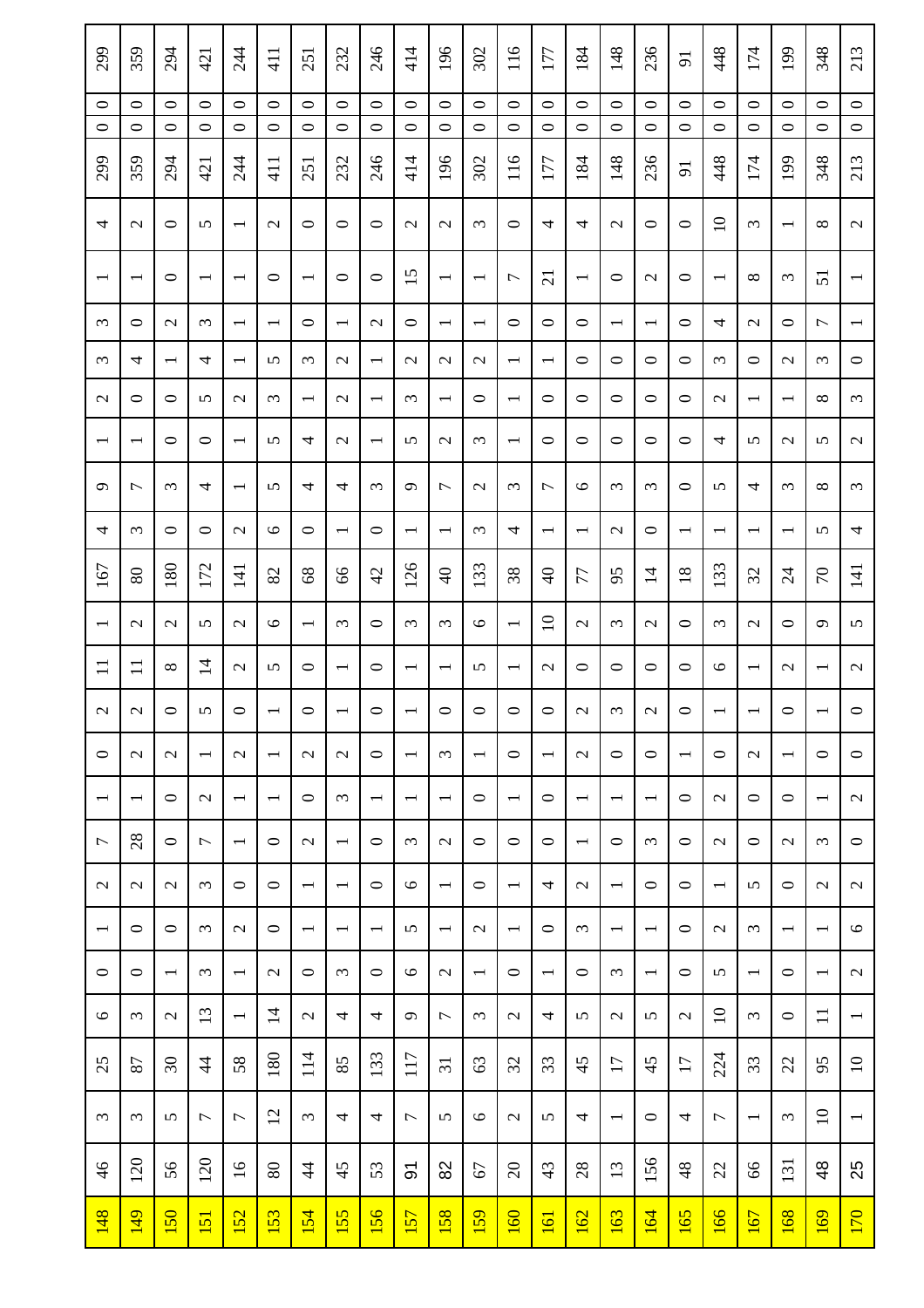| 421                      | 121                      | 386                      | 536                      | 230                      | 200                      | 360                      | 310                      | 289                      | 514                      | 364                      | 414                      | 308                      | 507                      | 259                      | 198                      | 218                      | 393                      | 395             | 250                      | 170                      | 313                      | 310                      |
|--------------------------|--------------------------|--------------------------|--------------------------|--------------------------|--------------------------|--------------------------|--------------------------|--------------------------|--------------------------|--------------------------|--------------------------|--------------------------|--------------------------|--------------------------|--------------------------|--------------------------|--------------------------|-----------------|--------------------------|--------------------------|--------------------------|--------------------------|
| $\circ$                  | $\circ$                  | 0                        | $\circ$                  | $\circ$                  | $\circ$                  | $\circ$                  | $\circ$                  | $\circ$                  | $\circ$                  | $\circ$                  | $\circ$                  | $\circ$                  | $\circ$                  | $\circ$                  | $\circ$                  | $\circ$                  | $\circ$                  | $\circ$         | $\circ$                  | $\circ$                  | $\circ$                  | $\circ$                  |
| $\circ$                  | $\circ$                  | $\circ$                  | $\circ$                  | $\circ$                  | $\circ$                  | $\circ$                  | $\circ$                  | $\circ$                  | $\circ$                  | $\circ$                  | $\circ$                  | $\circ$                  | $\circ$                  | $\circ$                  | $\circ$                  | $\circ$                  | $\circ$                  | $\circ$         | $\circ$                  | $\circ$                  | $\circ$                  | $\circ$                  |
| 421                      | 121                      | 386                      | 536                      | 230                      | 200                      | 360                      | 310                      | 289                      | 514                      | 364                      | 414                      | 308                      | 507                      | 259                      | 198                      | 218                      | 393                      | 395             | 250                      | 170                      | 313                      | 310                      |
| $\circ$                  | $\overline{\phantom{a}}$ | $\circ$                  | $\circ$                  | $\overline{\phantom{0}}$ | $\epsilon$               | 1                        | $\infty$                 | $\omega$                 | 4                        | $\epsilon$               | $\overline{\phantom{0}}$ | 5                        | $\circ$                  | $\overline{\phantom{0}}$ | $\mathcal{L}$            | $\overline{\phantom{0}}$ | $\epsilon$               | 5               | 4                        | 0                        | $\epsilon$               | $\epsilon$               |
| $\mathcal{L}$            | $\mathbf{\sim}$          | 112                      | 4                        | $\mathcal{L}$            |                          | 17                       | $\mathcal{L}$            | 51                       | 5                        | $\epsilon$               | 122                      | 34                       | $\Box$                   | $\mathcal{L}$            | $\overline{\phantom{0}}$ | ᅌ                        | 5                        | 12              | $\epsilon$               | 12                       | $\overline{\mathcal{E}}$ | $\overline{ }$           |
| $\overline{\phantom{0}}$ | $\circ$                  | 4                        | 5                        | $\circ$                  | $\epsilon$               | 5                        | $\mathcal{L}$            | 5                        | $\circ$                  | $\mathcal{L}$            | $\overline{\phantom{0}}$ | $\overline{\phantom{0}}$ | 4                        | $\circ$                  | $\mathcal{L}$            | $\mathcal{L}$            | 5                        | $\mathcal{L}$   | $\circ$                  | $\circ$                  | $\circ$                  | $\sim$                   |
| 5                        | $\mathcal{L}$            | 3                        | $\sigma$                 | $\mathcal{L}$            | $\mathcal{L}$            | $\epsilon$               | $\infty$                 | $\circ$                  | $\overline{\phantom{0}}$ | $\overline{\phantom{0}}$ | $\circ$                  | $\epsilon$               | $\epsilon$               | $\mathcal{L}$            | $\circ$                  | $\overline{\phantom{0}}$ | $\overline{10}$          | $\circ$         | $\circ$                  | $\mathcal{L}$            | 4                        | $\mathcal{L}$            |
| $\mathcal{L}$            | $\overline{\phantom{0}}$ | $\epsilon$               |                          | $\circ$                  | $\circ$                  | $\epsilon$               | 5                        | $\overline{\phantom{0}}$ | $\overline{\phantom{0}}$ | 0                        | 0                        | $\overline{\phantom{0}}$ | $\infty$                 | 1                        | $\circ$                  |                          | $\circ$                  | 4               | ○                        | $\overline{\phantom{0}}$ | $\omega$                 |                          |
| 4                        | $\circ$                  | $\mathcal{L}$            | $\overline{\phantom{0}}$ | $\overline{\phantom{0}}$ | $\omega$                 | 5                        | 5                        | $\circ$                  | $\circ$                  | 6                        | $\circ$                  | $\overline{ }$           | 4                        | $\overline{\phantom{0}}$ | $\epsilon$               | $\mathcal{L}$            | $\epsilon$               | 4               | $\circ$                  | $\mathcal{L}$            | $\mathcal{L}$            | $\overline{\phantom{0}}$ |
| $\sigma$                 | 4                        | $\overline{10}$          | $\overline{1}$           | 4                        | $\circ$                  | 4                        | $\circ$                  | $\overline{\phantom{0}}$ | 15                       | $\mathcal{L}$            | $\mathcal{L}$            | $\epsilon$               | $\mathbf{1}$             | $\infty$                 | $\overline{ }$           | 5                        | $\overline{\phantom{a}}$ | 13              | $\infty$                 | $\mathcal{L}$            | $\infty$                 | $\Box$                   |
| 4                        | $\mathcal{L}$            | 5                        | 3                        | $\mathcal{L}$            | $\mathcal{L}$            | $\overline{\phantom{0}}$ | $\mathcal{L}$            | $\mathcal{L}$            | $\epsilon$               | $\circ$                  | $\mathcal{L}$            | $\circ$                  | $\mathcal{L}$            | $\circ$                  | $\overline{\phantom{0}}$ | $\epsilon$               | $\mathcal{L}$            | $\epsilon$      | $\overline{\phantom{0}}$ | $\circ$                  | $\mathbf{\sim}$          | $\mathcal{L}$            |
| 229                      | $\infty$                 | 45                       | 224                      | 63                       | 145                      | 104                      | 161                      | 95                       | 307                      | 112                      | 95                       | 52                       | 157                      | 120                      | 65                       | 109                      | 93                       | 239             | 75                       | 86                       | 200                      | 202                      |
| $\overline{ }$           | $\epsilon$               | $\circ$                  | 5                        | $\mathcal{L}$            | 7                        | 4                        | $\overline{\phantom{0}}$ | $\circ$                  | $\infty$                 | ${}^{\circ}$             | $\infty$                 | $\circ$                  | $\infty$                 | $\mathcal{L}$            | 3                        | 5                        | 5                        | $\mathcal{L}$   | $\overline{\phantom{0}}$ | $\circ$                  | $\circ$                  | $\overline{ }$           |
| 4                        | $\overline{\phantom{a}}$ | $\overline{ }$           | 4                        | $\epsilon$               | $\circ$                  | $\overline{\phantom{0}}$ | 4                        | $\mathcal{L}$            | $\mathcal{L}$            | $\overline{\phantom{0}}$ | $\mathbf{\sim}$          | $\circ$                  | 5                        | $\overline{\phantom{0}}$ | $\overline{\phantom{0}}$ | ᅌ                        | $\mathcal{L}$            | $\circ$         | 5                        | 4                        | $\circ$                  | $\epsilon$               |
| $\overline{\phantom{0}}$ | $\mathcal{L}$            | 4                        | $\overline{\phantom{0}}$ | $\circ$                  | $\epsilon$               | $\circ$                  | $\mathcal{L}$            | $\overline{\phantom{0}}$ | $\epsilon$               | $\mathcal{L}$            | $\overline{\phantom{0}}$ | $\circ$                  | $\overline{\phantom{0}}$ | $\mathcal{L}$            | $\circ$                  | $\circ$                  | $\circ$                  | $\circ$         | $\mathcal{L}$            | $\overline{\phantom{0}}$ | $\circ$                  | $\mathcal{L}$            |
| $\circ$                  | $\circ$                  | $\overline{\phantom{0}}$ | $\omega$                 | $\mathcal{L}$            | $\overline{\phantom{0}}$ | $\overline{\phantom{0}}$ | $\overline{\phantom{0}}$ | $\circ$                  | $\overline{\phantom{0}}$ | $\mathcal{L}$            | $\overline{\phantom{0}}$ | $\circ$                  | $\circ$                  | $\overline{\phantom{0}}$ | $\overline{\phantom{0}}$ | $\overline{\phantom{0}}$ | $\mathbf{\sim}$          | $\mathcal{L}$   | $\overline{\phantom{0}}$ | $\circ$                  | $\circ$                  | $\mathcal{L}$            |
| $\mathbf{\sim}$          | $\overline{\phantom{0}}$ | $\overline{\phantom{0}}$ | $\overline{ }$           | $\mathcal{L}$            | $\circ$                  | $\mathcal{L}$            | $\overline{\phantom{0}}$ | $\mathbf{\Omega}$        | $\circ$                  | $\circ$                  | $\epsilon$               | $\mathbf{\sim}$          | $\overline{\phantom{0}}$ | $\overline{\phantom{0}}$ | $\circ$                  | $\overline{\phantom{0}}$ | 4                        | $\epsilon$      | $\mathcal{L}$            | $\mathbf{\sim}$          | $\epsilon$               | $\epsilon$               |
| $18\,$                   | $\overline{\phantom{m}}$ | 15                       | 12                       | $\mathcal{L}$            | $\mathbf{\sim}$          | $\overline{10}$          | $\infty$                 | 32                       | $\circ$                  | ${}^{\circ}$             | $\mathbf{\sim}$          | $\circ$                  | $\omega$                 | $\mathcal{L}$            | $\circ$                  | $\circ$                  | 68                       | $\circ$         | 4                        | $\epsilon$               | $\epsilon$               | 4                        |
| $\overline{\phantom{0}}$ | $\circ$                  | 5                        | $\epsilon$               | $\overline{\phantom{0}}$ | $\overline{\phantom{0}}$ | 5                        | $\mathcal{L}$            | $\overline{\phantom{0}}$ | $\overline{\phantom{0}}$ | $\circ$                  | $\overline{\phantom{0}}$ | $\omega$                 | $\omega$                 | $\overline{\phantom{0}}$ | $\circ$                  | $\overline{\phantom{0}}$ | 5                        | 4               | $\omega$                 | $\omega$                 | $\omega$                 | $\circ$                  |
| $\mathbf{\sim}$          | $\overline{\phantom{0}}$ | $\epsilon$               | $\overline{\phantom{0}}$ | $\epsilon$               | $\circ$                  | $\mathcal{L}$            | $\overline{ }$           | $\mathcal{L}$            | $\epsilon$               | $\mathcal{L}$            | $\mathbf{\sim}$          | $\circ$                  | $\epsilon$               | $\overline{\phantom{0}}$ | $\circ$                  | $\overline{\phantom{0}}$ | $\overline{\phantom{0}}$ | 4               | $\mathcal{L}$            | 0                        | $\mathbf{\sim}$          | $\mathcal{L}$            |
| 4                        | $\overline{\phantom{m}}$ | $\mathbf{\sim}$          | $\sim$                   | $\circ$                  | $\mathbf{\sim}$          | $\epsilon$               | $\circ$                  | $\epsilon$               | $\mathbf{\Omega}$        | $\mathcal{L}$            | $\overline{\phantom{0}}$ | $\overline{\phantom{0}}$ | $\omega$                 | $\overline{\phantom{0}}$ | $\circ$                  | $\overline{\phantom{0}}$ | 4                        | 4               | $\overline{\phantom{0}}$ | $\overline{\phantom{0}}$ | $\mathbf{\Omega}$        | $\mathbf{C}$             |
| $\overline{ }$           | $\circ$                  | $\supseteq$              | $\overline{1}$           | $\circ$                  | $\circ$                  | $\overline{ }$           | $\mathcal{L}$            | 4                        | 4                        | $\mathcal{L}$            | $\omega$                 | 4                        | $\overline{\phantom{a}}$ | $\epsilon$               | $\mathcal{L}$            | $\omega$                 | $\circ$                  | 5               | $\infty$                 | $\overline{\phantom{0}}$ | 5                        | $\epsilon$               |
| 59                       | 4                        | 126                      | 88                       | 43                       | $\overline{ }$           | $\mathcal{S}$            | 38                       | $\overline{c}$           | $\frac{1}{2}$            | 23                       | $\mathcal{S}$            | $\overline{19}$          | 126                      | 25                       | ${}^{\circ}$             | $\Box$                   | 98                       | $\overline{16}$ | 4                        | $\overline{ }$           | $\sigma$                 | $\overline{1}$           |
| $\mathcal{C}$            | ᅌ                        | 3                        | ${}^{\circ}$             | $\overline{\phantom{0}}$ | $\overline{\phantom{0}}$ | $\mathcal{L}$            | 3                        | $\overline{\phantom{0}}$ | 4                        | 5                        | 5                        | 5                        | 5                        | 3                        | 3                        | $\overline{ }$           | $\sigma$                 | $\circ$         | ৩                        | $\overline{\phantom{0}}$ | $\mathbf{\sim}$          | $\overline{\phantom{0}}$ |
| 52                       | $\Omega$                 | 13                       | 116                      | $\infty$                 | $\Box$                   | 82                       | $\overline{4}$           | 59                       | 101                      | 180                      | 100                      | 162                      | 136                      | 81                       | 99                       | 63                       | $\overline{6}$           | $\overline{6}$  | 80                       | 36                       | 26                       | 36                       |
| 171                      | 172                      | 173                      | 174                      | 175                      | 176                      | 177                      | 178                      | 179                      | <b>180</b>               | 181                      | 182                      | 183                      | 184                      | 185                      | 186                      | 187                      | 188                      | 189             | <u>190</u>               | <u>191</u>               | <u>192</u>               | 193                      |